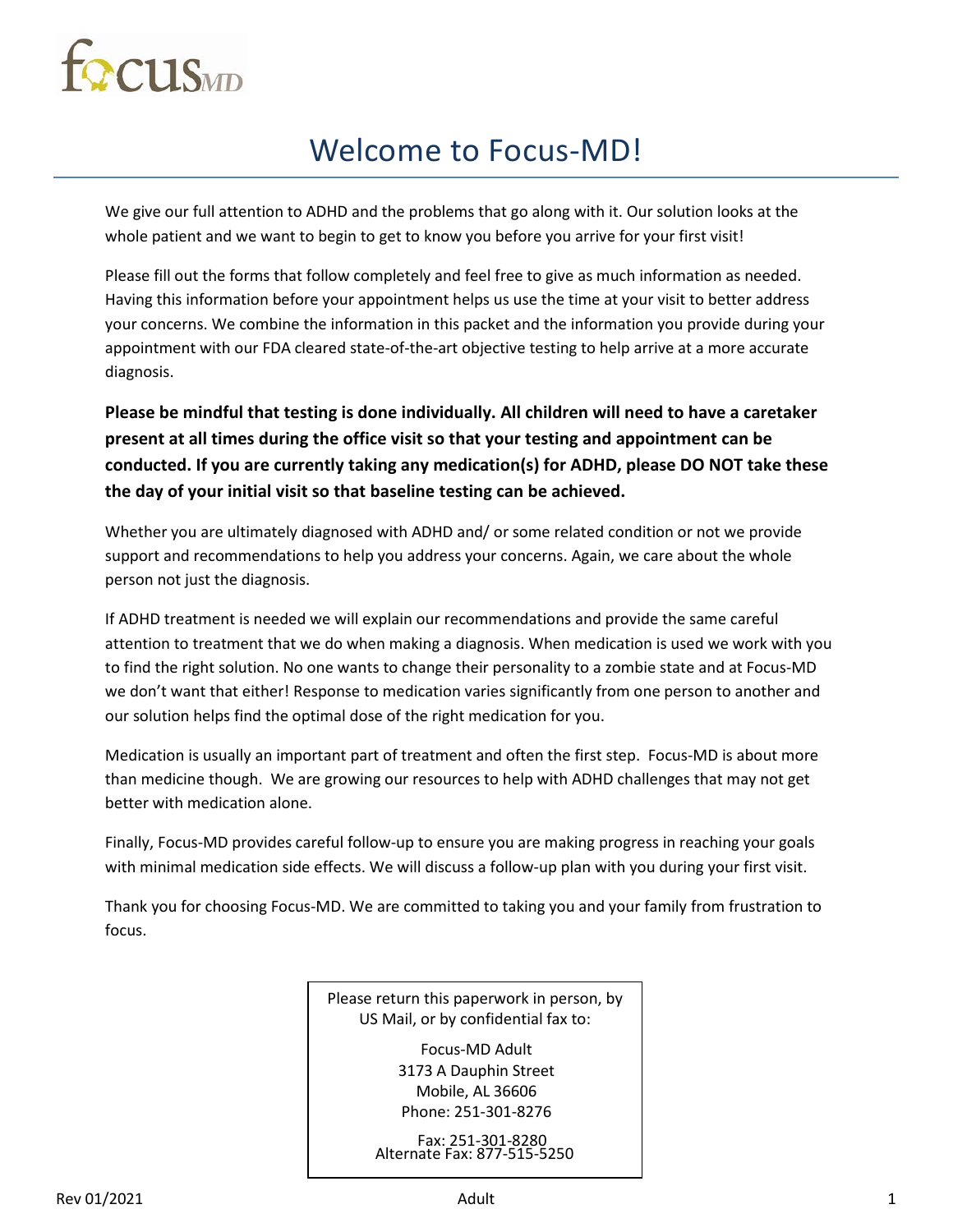

## Help Us Get to Know You

**Please have the patient complete this questionnaire.**

What do you do well?

What do you enjoy doing most?

How long have you been experiencing ADHD type symptoms?

Do you avoid talking on the phone?

Can you drink caffeine without it affecting your sleep?

Do you re-read paragraphs or pages because you didn't get it the first time?

Do your friends and family think you talk too much?

Are you always looking for your phone or keys, or frequently misplace things?

Are you frequently late for appointments?

Do you have significant time management problems? Is procrastination a problem for you?

Do you get frustrated and overwhelmed with school work, housework, your job, or other responsibilities?

Are you sensitive to noise, light, textures/touch?

Are you a worrier?

Do you feel unhappy a lot?

Do you have trouble making/keeping friends?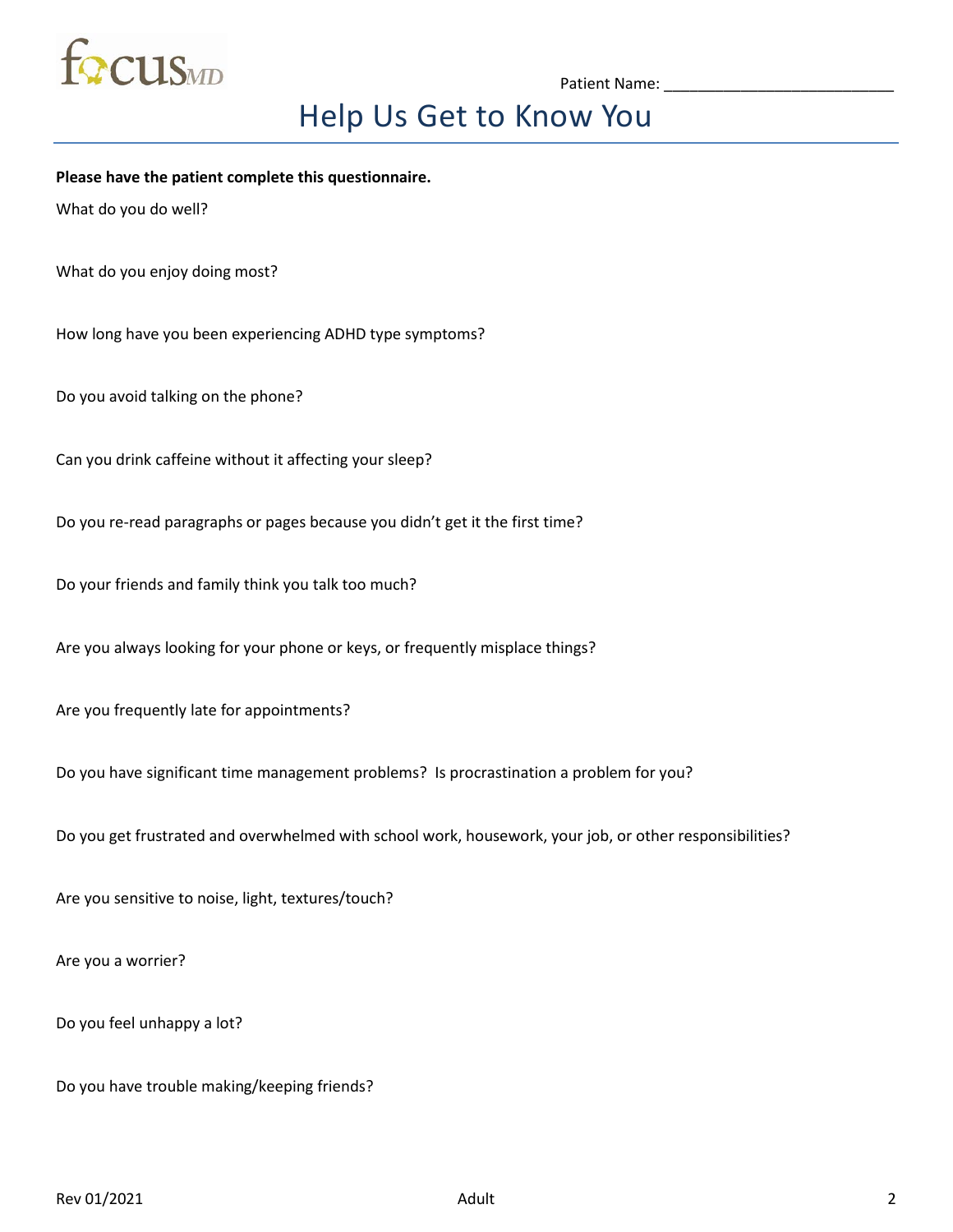## Adult ADHD Self-Report Scale (ASRS-v1.1) Symptom Checklist

| <b>Patient Name</b>                            |                                                                                                                                                                                                                                                                                                                                                                                   | Today's Date |       |        |           |       |            |
|------------------------------------------------|-----------------------------------------------------------------------------------------------------------------------------------------------------------------------------------------------------------------------------------------------------------------------------------------------------------------------------------------------------------------------------------|--------------|-------|--------|-----------|-------|------------|
| appointment.                                   | Please answer the questions below, rating yourself on each of the criteria shown using the<br>scale on the right side of the page. As you answer each question, place an $X$ in the box that<br>best describes how you have felt and conducted yourself over the past 6 months. Please give<br>this completed checklist to your healthcare professional to discuss during today's |              | Never | Rarely | Sometimes | Often | Very Often |
| once the challenging parts have been done?     | 1. How often do you have trouble wrapping up the final details of a project,                                                                                                                                                                                                                                                                                                      |              |       |        |           |       |            |
| a task that requires organization?             | 2. How often do you have difficulty getting things in order when you have to do                                                                                                                                                                                                                                                                                                   |              |       |        |           |       |            |
|                                                | 3. How often do you have problems remembering appointments or obligations?                                                                                                                                                                                                                                                                                                        |              |       |        |           |       |            |
| or delay getting started?                      | 4. When you have a task that requires a lot of thought, how often do you avoid                                                                                                                                                                                                                                                                                                    |              |       |        |           |       |            |
| to sit down for a long time?                   | 5. How often do you fidget or squirm with your hands or feet when you have                                                                                                                                                                                                                                                                                                        |              |       |        |           |       |            |
| were driven by a motor?                        | 6. How often do you feel overly active and compelled to do things, like you                                                                                                                                                                                                                                                                                                       |              |       |        |           |       |            |
|                                                |                                                                                                                                                                                                                                                                                                                                                                                   |              |       |        |           |       | Part A     |
| difficult project?                             | 7. How often do you make careless mistakes when you have to work on a boring or                                                                                                                                                                                                                                                                                                   |              |       |        |           |       |            |
| or repetitive work?                            | 8. How often do you have difficulty keeping your attention when you are doing boring                                                                                                                                                                                                                                                                                              |              |       |        |           |       |            |
| even when they are speaking to you directly?   | 9. How often do you have difficulty concentrating on what people say to you,                                                                                                                                                                                                                                                                                                      |              |       |        |           |       |            |
|                                                | 10. How often do you misplace or have difficulty finding things at home or at work?                                                                                                                                                                                                                                                                                               |              |       |        |           |       |            |
|                                                | 11. How often are you distracted by activity or noise around you?                                                                                                                                                                                                                                                                                                                 |              |       |        |           |       |            |
| you are expected to remain seated?             | 12. How often do you leave your seat in meetings or other situations in which                                                                                                                                                                                                                                                                                                     |              |       |        |           |       |            |
| 13. How often do you feel restless or fidgety? |                                                                                                                                                                                                                                                                                                                                                                                   |              |       |        |           |       |            |
| to yourself?                                   | 14. How often do you have difficulty unwinding and relaxing when you have time                                                                                                                                                                                                                                                                                                    |              |       |        |           |       |            |
|                                                | 15. How often do you find yourself talking too much when you are in social situations?                                                                                                                                                                                                                                                                                            |              |       |        |           |       |            |
| them themselves?                               | 16. When you're in a conversation, how often do you find yourself finishing<br>the sentences of the people you are talking to, before they can finish                                                                                                                                                                                                                             |              |       |        |           |       |            |
| turn taking is required?                       | 17. How often do you have difficulty waiting your turn in situations when                                                                                                                                                                                                                                                                                                         |              |       |        |           |       |            |
|                                                | 18. How often do you interrupt others when they are busy?                                                                                                                                                                                                                                                                                                                         |              |       |        |           |       |            |
|                                                |                                                                                                                                                                                                                                                                                                                                                                                   |              |       |        |           |       |            |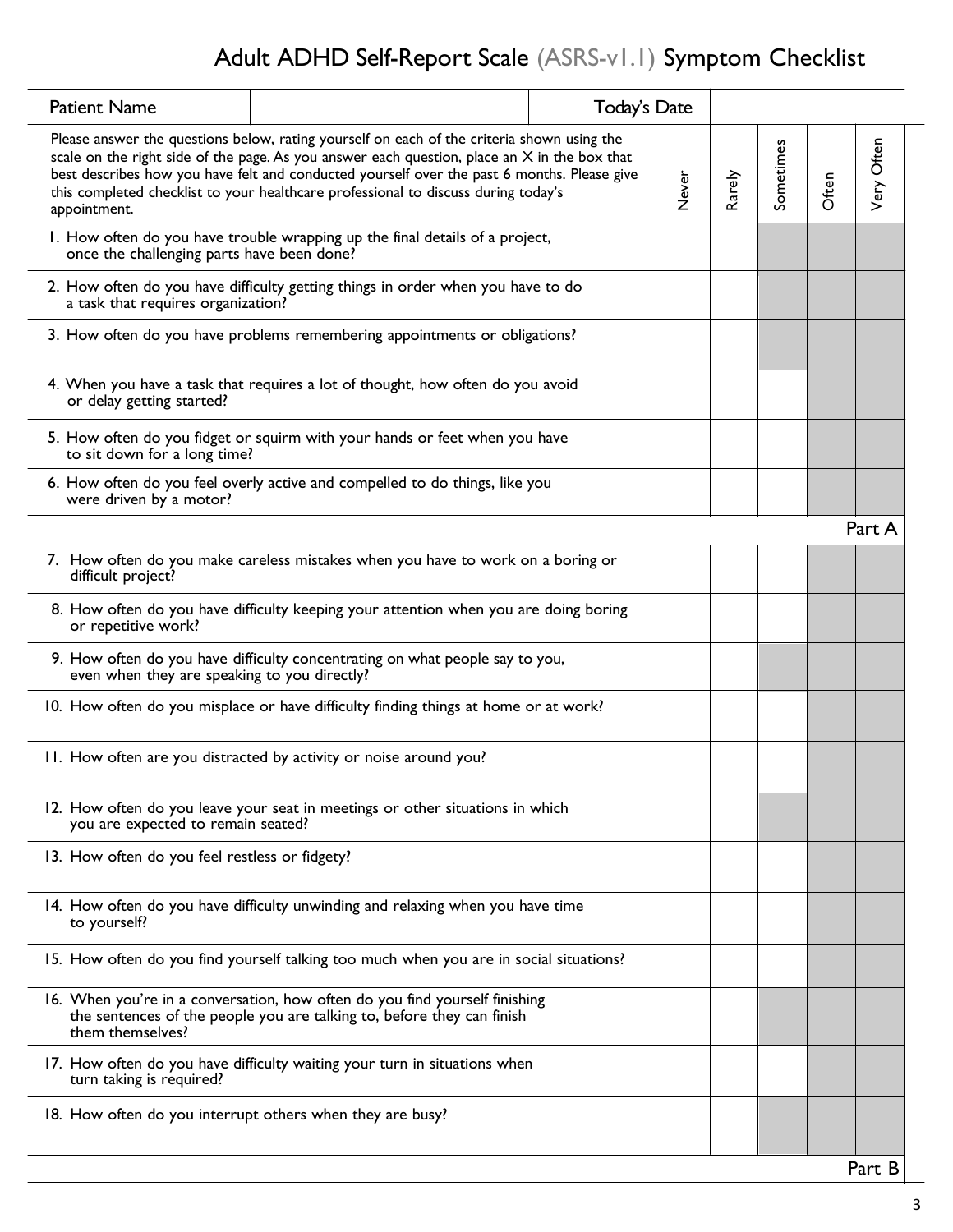## focus<sub>MD</sub> *REVIEW OF SYSTEMS:*

Patient Name: \_\_\_\_\_\_\_\_\_\_\_\_\_\_\_\_\_\_\_\_\_\_\_\_\_\_\_

|                      | Constitutional         |                                       | Psychiatric          |                      |                                                               |
|----------------------|------------------------|---------------------------------------|----------------------|----------------------|---------------------------------------------------------------|
|                      |                        | □ Yes □ No Decreased Appetite         | $\Box$ Yes $\Box$ No |                      | <b>Frequent Anger</b>                                         |
| $\square$ Yes        |                        | □ No Decreased Appetite at Lunch      | $\Box$ Yes           | $\Box$ No            | <b>Hypersexual Behavior</b>                                   |
| $\square$ Yes        |                        | □ No Excessively Sleepy               | $\Box$ Yes           | $\Box$ No            | Irritable, Touchy                                             |
| $\Box$ Yes           |                        | $\Box$ No Fatigue                     | $\square$ Yes        | $\Box$ No            | Low Self Esteem                                               |
| $\Box$ Yes           |                        | □ No Problems Falling/Staying Asleep  | $\Box$ Yes           | $\Box$ No            | Mood Issues Related to Menstruation                           |
| $\Box$ Yes           | $\Box$ No              | Tired                                 | $\Box$ Yes           | $\Box$ No            | Not Sleeping for over 24 Hours                                |
| $\Box$ Yes           | $\Box$ No              | Weight Gain                           | $\Box$ Yes           | $\Box$ No            | <b>Obsessive Compulsive Behaviors</b>                         |
| $\Box$ Yes           |                        | □ No Weight Loss                      | $\Box$ Yes           | $\Box$ No            | Overly Confident or Grandiose                                 |
| <b>Eyes</b>          |                        |                                       | $\square$ Yes        | $\Box$ No            | Paranoid, hears/sees things others don't                      |
| $\Box$ Yes           |                        | $\Box$ No Frequent Blinking/Squinting | $\Box$ Yes           | $\Box$ No            | <b>Racing Thoughts</b>                                        |
| $\square$ Yes        |                        | $\Box$ No Itching/Rubbing Eyes        | $\Box$ Yes           | $\Box$ No            | Rigid, Inflexible                                             |
|                      |                        | $\Box$ Yes $\Box$ No Vision Problems  | $\Box$ Yes $\Box$ No |                      | Sensory Issues- Hates Tags, Loud Noises,                      |
|                      | Ears/Nose/Throat       |                                       |                      |                      | Problems with Food Textures                                   |
| $\Box$ Yes $\Box$ No |                        | <b>Hearing Loss</b>                   | $\Box$ Yes           | $\Box$ No            | <b>Special Abilities</b>                                      |
| $\square$ Yes        | $\Box$ No              | Large Tonsils                         | $\Box$ Yes $\Box$ No |                      | Thoughts of Self Harm, Suicide                                |
| $\Box$ Yes $\Box$ No |                        | Snoring                               |                      | Skin/Hair/Nails      |                                                               |
| <b>Respiratory</b>   |                        |                                       | $\Box$ Yes $\Box$ No |                      | Acne                                                          |
| $\Box$ Yes $\Box$ No |                        | Cough at Night/Wakes Patient          | $\square$ Yes        | $\Box$ No            | Eczema                                                        |
| $\square$ Yes        | $\Box$ No              | Frequent Cough                        | $\Box$ Yes           | $\Box$ No            | Hair Loss                                                     |
| $\square$ Yes        | $\Box$ No              | Shortness of Breath                   | $\square$ Yes        | $\Box$ No            | Sores or Rashes                                               |
| $\square$ Yes        | $\Box$ No              | Tightness in Chest                    | $\Box$ Yes $\Box$ No |                      | Twirls or Pull Hair/Picks at Skin, Nails                      |
| $\Box$ Yes $\Box$ No |                        | <b>Trouble Breathing</b>              | <b>Neurological</b>  |                      |                                                               |
|                      | <b>Heart/Vascular</b>  |                                       |                      | $\Box$ Yes $\Box$ No | <b>Blank Staring Spells</b>                                   |
| $\Box$ Yes $\Box$ No |                        | <b>Chest Pain</b>                     | $\Box$ Yes           |                      | $\Box$ No Frequent Headaches                                  |
| $\square$ Yes        | $\Box$ No              | Heart Racing/Fast Heart Rate          | $\square$ Yes        |                      | $\Box$ No Motor Tics - Blinking, Jerking                      |
| $\square$ Yes        | $\Box$ No              | <b>High Blood Pressure</b>            | $\square$ Yes        | $\Box$ No            | Seizures                                                      |
| $\Box$ Yes $\Box$ No |                        | Palpitations                          | $\square$ Yes        | $\Box$ No            | Tremor                                                        |
|                      | Gastrointestinal       |                                       | $\square$ Yes        |                      | $\Box$ No Verbal Tics – Sniffing, Throat Clearing, Vocalizing |
| $\Box$ Yes $\Box$ No |                        | <b>Blood in Stool</b>                 | $\Box$ Yes $\Box$ No |                      | Weakness                                                      |
| $\square$ Yes        | $\Box$ No              | Constipation                          | <b>Endocrine</b>     |                      |                                                               |
| $\Box$ Yes           | $\Box$ No              | Diarrhea                              | $\Box$ Yes $\Box$ No |                      | <b>Diabetes</b>                                               |
| $\Box$ Yes           | $\Box$ No              | Frequent Abdominal Pain               | $\Box$ Yes           | $\Box$ No            | Frequent Urination/Drinks Excessive Fluids                    |
| $\Box$ Yes           | $\Box$ No              | GERD/Reflux/Frequent Heartburn        | $\square$ Yes        | $\Box$ No            | Problems with Growth/Short Stature                            |
| $\Box$ Yes $\Box$ No |                        | Stool Leakage/Accidents               | $\Box$ Yes $\Box$ No |                      | <b>Thyroid Problems</b>                                       |
|                      |                        | □ Yes □ No Vomiting                   |                      | Heme/Lymph           |                                                               |
|                      | <b>Musculoskeletal</b> |                                       |                      |                      | $\Box$ Yes $\Box$ No Anemia                                   |
| $\Box$ Yes $\Box$ No |                        | Clumsy                                |                      |                      | □ Yes □ No Easily Bruised                                     |
| $\Box$ Yes $\Box$ No |                        | Joint Pain                            |                      |                      | Allergic/Immunologic                                          |
| $\Box$ Yes $\Box$ No |                        | Limp or Gait Disturbance              | $\Box$ Yes $\Box$ No |                      | Allergies                                                     |
| <b>Psychiatric</b>   |                        |                                       | $\Box$ Yes           | $\Box$ No            | Asthma                                                        |
| $\Box$ Yes $\Box$ No |                        | Aggression                            | $\Box$ Yes $\Box$ No |                      | <b>Food Allergy</b>                                           |
| $\Box$ Yes           | $\Box$ No              | Anxious, Worries                      |                      | Genito/Urinary       |                                                               |
| $\square$ Yes        | $\Box$ No              | Apathetic/Lazy                        | $\square$ Yes        | $\Box$ No            | <b>Bed Wetting</b>                                            |
| $\Box$ Yes           | $\Box$ No              | Attempts at Self Harm, Suicide        | $\Box$ Yes           | $\Box$ No            | <b>Frequent Urinating</b>                                     |
| $\Box$ Yes           | $\Box$ No              | <b>Cutting Behavior</b>               | $\square$ Yes        | $\Box$ No            | Irregular, Heavy Period                                       |
| $\Box$ Yes           | $\Box$ No              | Depressed, Sad                        | $\Box$ Yes           | $\Box$ No            | Significant Menstrual Pain                                    |
| $\square$ Yes        | $\Box$ No              | Flat Effect/Zombie-like               | $\Box$ Yes           | $\Box$ No            | Urine Accident/Incontinence                                   |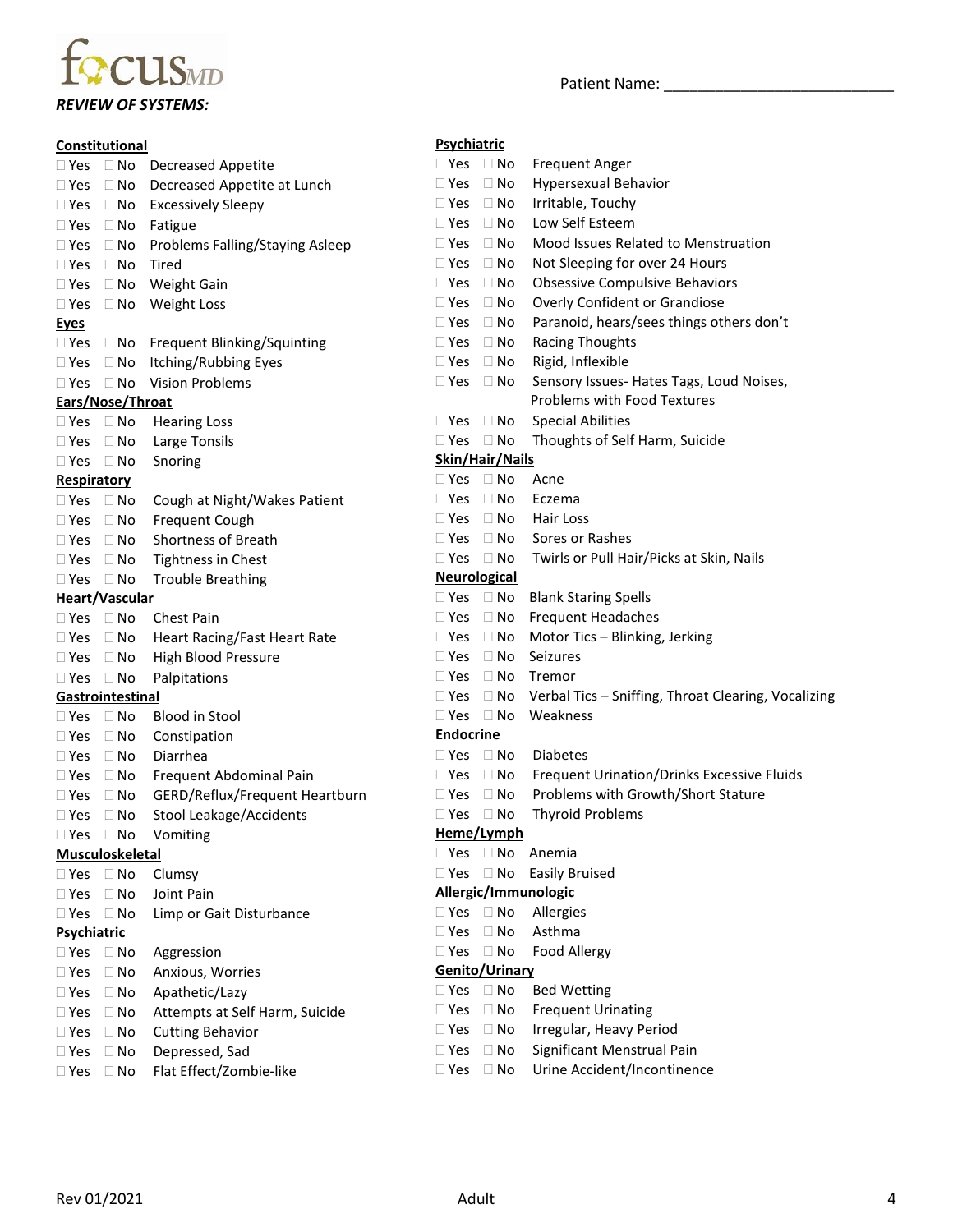| focus                                                                                                                | Please return this paperwork to our office in<br>person, by US Mail, or confidential fax:<br><b>Focus-MD Adult</b><br>3173 A Dauphin Street<br>Mobile, AL 36606<br>Phone: 251-301-8276<br>Fax: 251-301-8280 |                          |  |  |  |  |
|----------------------------------------------------------------------------------------------------------------------|-------------------------------------------------------------------------------------------------------------------------------------------------------------------------------------------------------------|--------------------------|--|--|--|--|
| <b>Patient Information</b>                                                                                           | Alternate Fax:877-515-5250                                                                                                                                                                                  |                          |  |  |  |  |
|                                                                                                                      |                                                                                                                                                                                                             |                          |  |  |  |  |
| Nickname: _________________________________DOB: ________________________________Sex: F/M SS#________________________ |                                                                                                                                                                                                             |                          |  |  |  |  |
|                                                                                                                      |                                                                                                                                                                                                             |                          |  |  |  |  |
|                                                                                                                      |                                                                                                                                                                                                             |                          |  |  |  |  |
| $\Box$ Ok to send me emails regarding appointment reminders, healthcare news, or practice notices.                   |                                                                                                                                                                                                             |                          |  |  |  |  |
|                                                                                                                      |                                                                                                                                                                                                             |                          |  |  |  |  |
|                                                                                                                      |                                                                                                                                                                                                             |                          |  |  |  |  |
|                                                                                                                      |                                                                                                                                                                                                             |                          |  |  |  |  |
| How did you hear about Focus-MD? □ Friend/Relative □ Doctor Referral: _____________________________                  |                                                                                                                                                                                                             |                          |  |  |  |  |
| □ Facebook □ Internet Search/Google □ Internet Ad □ Sign/Drive by                                                    |                                                                                                                                                                                                             |                          |  |  |  |  |
|                                                                                                                      |                                                                                                                                                                                                             |                          |  |  |  |  |
| <b>Guarantor Information:</b>                                                                                        |                                                                                                                                                                                                             |                          |  |  |  |  |
|                                                                                                                      |                                                                                                                                                                                                             |                          |  |  |  |  |
|                                                                                                                      |                                                                                                                                                                                                             |                          |  |  |  |  |
| Is Mailing Address same as patient address? $\Box$ Yes $\Box$ No If not, please provide address below:               |                                                                                                                                                                                                             |                          |  |  |  |  |
|                                                                                                                      |                                                                                                                                                                                                             |                          |  |  |  |  |
| Is the person named above responsible for patient account? $\Box$ Yes $\Box$ No If not, please list below:           |                                                                                                                                                                                                             |                          |  |  |  |  |
|                                                                                                                      |                                                                                                                                                                                                             |                          |  |  |  |  |
| Mailing Address: __________________________________City: ________________________State: ______Zip: ___________       |                                                                                                                                                                                                             |                          |  |  |  |  |
| <b>Insurance Information</b>                                                                                         |                                                                                                                                                                                                             |                          |  |  |  |  |
|                                                                                                                      |                                                                                                                                                                                                             |                          |  |  |  |  |
|                                                                                                                      |                                                                                                                                                                                                             |                          |  |  |  |  |
| Policy Holder's Date of Birth: National Policy Holder's Date of Birth:                                               |                                                                                                                                                                                                             | Relationship to patient: |  |  |  |  |
|                                                                                                                      |                                                                                                                                                                                                             |                          |  |  |  |  |
| <b>Secondary Insurance Information</b>                                                                               |                                                                                                                                                                                                             |                          |  |  |  |  |
|                                                                                                                      |                                                                                                                                                                                                             |                          |  |  |  |  |
|                                                                                                                      |                                                                                                                                                                                                             |                          |  |  |  |  |
|                                                                                                                      |                                                                                                                                                                                                             |                          |  |  |  |  |
|                                                                                                                      |                                                                                                                                                                                                             |                          |  |  |  |  |
| <b>Primary Care Physician</b>                                                                                        |                                                                                                                                                                                                             |                          |  |  |  |  |
|                                                                                                                      |                                                                                                                                                                                                             |                          |  |  |  |  |
|                                                                                                                      |                                                                                                                                                                                                             |                          |  |  |  |  |
| Name of Referring Medical Professional (If applicable - referral not required to schedule an appointment)            |                                                                                                                                                                                                             |                          |  |  |  |  |
|                                                                                                                      |                                                                                                                                                                                                             |                          |  |  |  |  |
|                                                                                                                      |                                                                                                                                                                                                             |                          |  |  |  |  |
|                                                                                                                      |                                                                                                                                                                                                             |                          |  |  |  |  |
|                                                                                                                      |                                                                                                                                                                                                             |                          |  |  |  |  |
| <b>Preferred Pharmacy</b>                                                                                            |                                                                                                                                                                                                             |                          |  |  |  |  |
|                                                                                                                      |                                                                                                                                                                                                             |                          |  |  |  |  |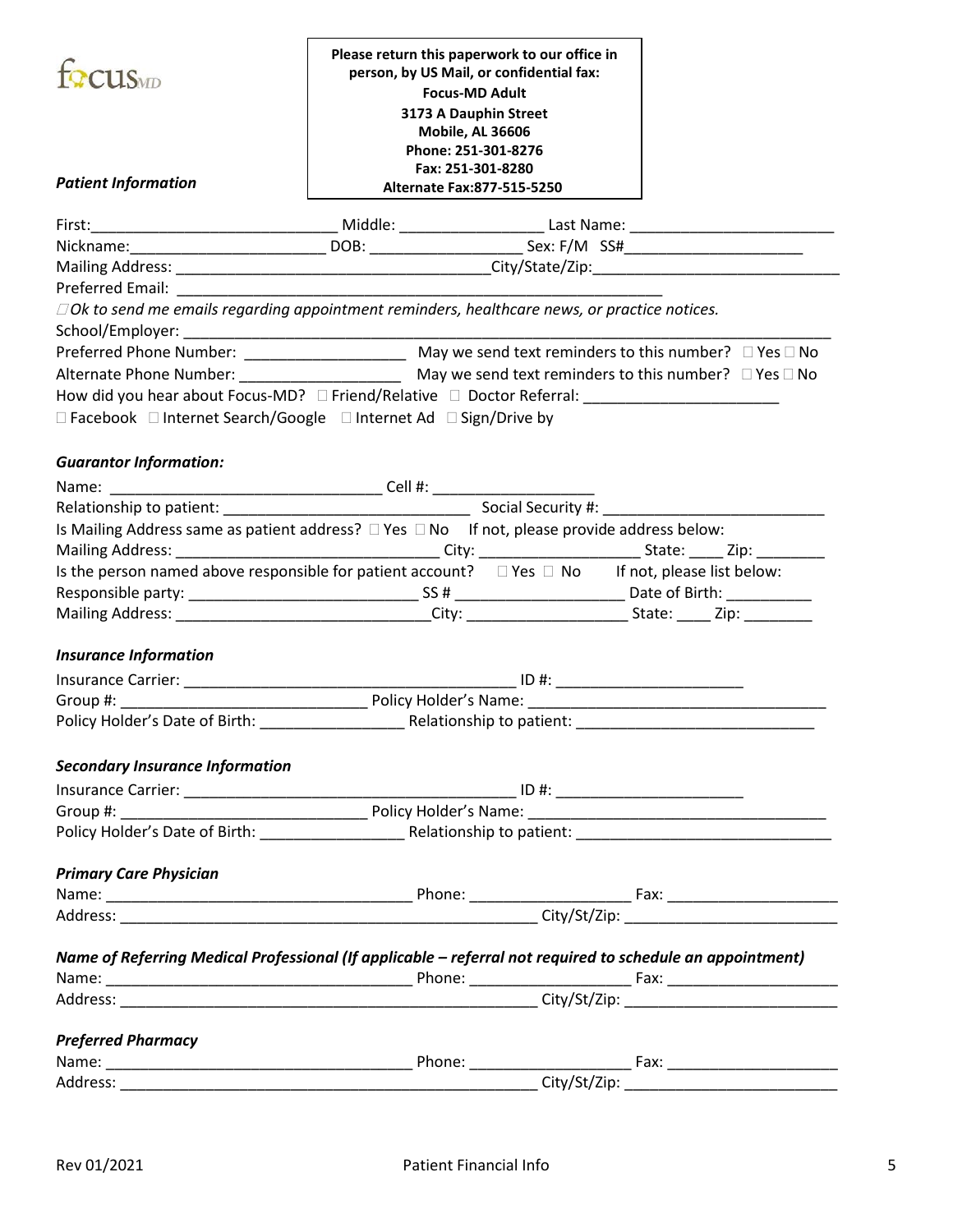

#### *ALLERGIES:*

| Do you have any drug allergies? $\Box$ Yes $\Box$ No               |  |
|--------------------------------------------------------------------|--|
| If so, please name and describe the reaction:                      |  |
| The reaction is $\square$ Mild $\square$ Moderate $\square$ Severe |  |
| Do you have any food allergies? $\Box$ Yes $\Box$ No               |  |
| If so, please name and describe the reaction:                      |  |

The reaction is  $\Box$  Mild  $\Box$  Moderate  $\Box$  Severe

#### *CURRENT/PAST ADHD MEDICATIONS:*  **None**

| <b>Medication Name</b>                                                                                              | <b>Dosage</b>                                                                                                       | <b>Frequency</b>                  | <b>Duration</b>                      |  |  |  |  |  |
|---------------------------------------------------------------------------------------------------------------------|---------------------------------------------------------------------------------------------------------------------|-----------------------------------|--------------------------------------|--|--|--|--|--|
|                                                                                                                     | # tabs<br>mg                                                                                                        | $\Box$ Almost if not every day    | $\Box$ < 6 hours $\Box$ 6-8 hours    |  |  |  |  |  |
|                                                                                                                     | Time taken:                                                                                                         | $\Box$ School/work days           | $\Box$ 8-10 hours $\Box$ 10-12 hours |  |  |  |  |  |
|                                                                                                                     | am/pm                                                                                                               | $\Box$ Less than 5 days a week    | $\Box$ Adequate $\Box$ Not Adequate  |  |  |  |  |  |
| Is this medication effective? $\Box$ Not effective $\Box$ Somewhat effective $\Box$ Effective $\Box$ Very Effective |                                                                                                                     |                                   |                                      |  |  |  |  |  |
| Any side effects?                                                                                                   | $\Box$ No $\Box$ If yes, please describe:                                                                           |                                   |                                      |  |  |  |  |  |
|                                                                                                                     | # tabs<br>mg                                                                                                        | $\Box$ Almost if not every day    | $\Box$ < 6 hours $\Box$ 6-8 hours    |  |  |  |  |  |
|                                                                                                                     | Time taken:                                                                                                         | $\Box$ School/work days           | $\Box$ 8-10 hours $\Box$ 10-12 hours |  |  |  |  |  |
|                                                                                                                     | am/m                                                                                                                | $\square$ Less than 5 days a week | $\Box$ Adequate $\Box$ Not Adequate  |  |  |  |  |  |
|                                                                                                                     | Is this medication effective? $\Box$ Not effective $\Box$ Somewhat effective $\Box$ Effective $\Box$ Very Effective |                                   |                                      |  |  |  |  |  |
| Any side effects?                                                                                                   | $\Box$ No $\Box$ If yes, please describe:                                                                           |                                   |                                      |  |  |  |  |  |

#### *CURRENT OCD/ANXIETY/MOOD MEDICATIONS:* **None**

| <b>Medication Name</b>                                                                                                                                                                                                         | <b>Dosage</b>          | <b>Frequency</b>               | <b>Duration</b>                                                    |  |  |  |  |  |
|--------------------------------------------------------------------------------------------------------------------------------------------------------------------------------------------------------------------------------|------------------------|--------------------------------|--------------------------------------------------------------------|--|--|--|--|--|
|                                                                                                                                                                                                                                | ______ mg ______# tabs | $\Box$ Almost if not every day | $\Box$ < 6 hours $\Box$ 6-8 hours                                  |  |  |  |  |  |
|                                                                                                                                                                                                                                | Time taken: ______     | $\square$ School/work days     | $\Box$ 8-10 hours $\Box$ 10-12 hours                               |  |  |  |  |  |
|                                                                                                                                                                                                                                | am/pm                  |                                | $\Box$ Less than 5 days a week $\Box$ Adequate $\Box$ Not Adequate |  |  |  |  |  |
| Is this medication effective? $\Box$ Not effective $\Box$ Somewhat effective $\Box$ Effective $\Box$ Very Effective                                                                                                            |                        |                                |                                                                    |  |  |  |  |  |
| Any side effects? $\square$ No $\square$ if yes, please describe:                                                                                                                                                              |                        |                                |                                                                    |  |  |  |  |  |
|                                                                                                                                                                                                                                |                        |                                |                                                                    |  |  |  |  |  |
| ALL OTHER CURRENT MEDICATIONS:                                                                                                                                                                                                 |                        |                                |                                                                    |  |  |  |  |  |
|                                                                                                                                                                                                                                |                        | Dose: mg mg mg mg              |                                                                    |  |  |  |  |  |
| Side Effects (if any): Note that the state of the state of the state of the state of the state of the state of the state of the state of the state of the state of the state of the state of the state of the state of the sta |                        |                                |                                                                    |  |  |  |  |  |
| How effective was this medication? $\Box$ Not effective $\Box$ somewhat effective $\Box$ effective $\Box$ very effective                                                                                                       |                        |                                |                                                                    |  |  |  |  |  |
|                                                                                                                                                                                                                                |                        |                                |                                                                    |  |  |  |  |  |
|                                                                                                                                                                                                                                |                        |                                |                                                                    |  |  |  |  |  |
| How effective was this medication? $\Box$ not effective $\Box$ somewhat effective $\Box$ effective $\Box$ very effective                                                                                                       |                        |                                |                                                                    |  |  |  |  |  |
|                                                                                                                                                                                                                                |                        | Dose:                          | mg                                                                 |  |  |  |  |  |

Side Effects (if any): \_\_\_\_\_\_\_\_\_\_\_\_\_\_\_\_\_\_\_\_\_\_\_\_\_\_\_\_\_\_\_\_\_\_\_\_\_\_\_\_\_\_\_\_\_\_\_\_\_\_\_\_\_\_\_\_\_\_\_\_\_\_\_\_\_\_\_ How effective was this medication?  $\square$  not effective  $\square$  somewhat effective  $\square$  effective  $\square$  very effective

**\*Please include additional page if needed for additional medications.**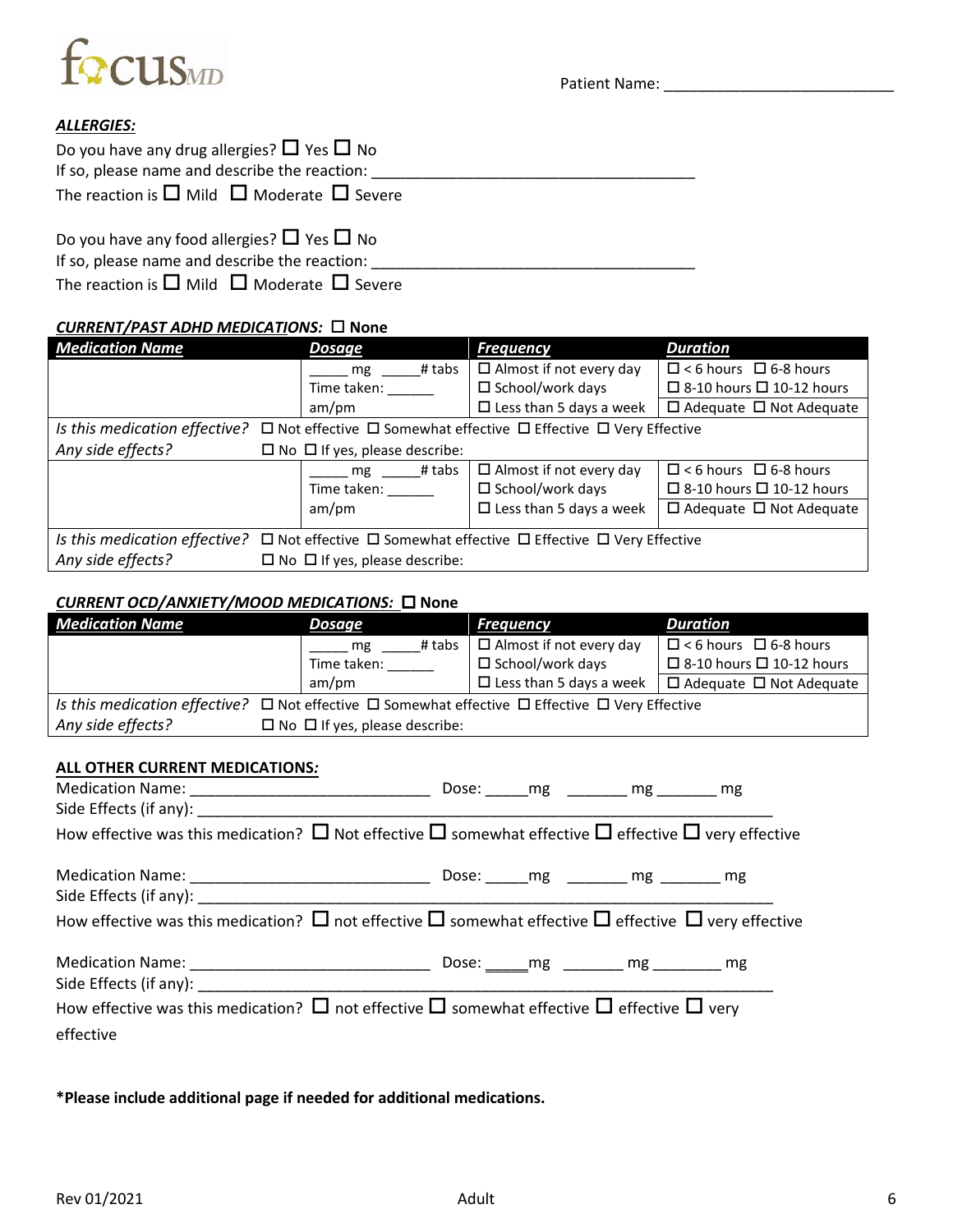

| • Is your mother living? | $\Box$ Yes, age: | $\Box$ No, age and cause of death: |
|--------------------------|------------------|------------------------------------|
|--------------------------|------------------|------------------------------------|

• Is your father living?  $\Box$  Yes, age:  $\Box$  No, age and cause of death:  $\Box$ 

Please indicate with a √ if any of your immediate family members have experienced any of the following conditions.

#### *Initial if none: \_\_\_\_\_\_*

| Condition                       | Mother | Father | <b>Brother</b> | Sister | Children | Grandparent | Aunt | Uncle |
|---------------------------------|--------|--------|----------------|--------|----------|-------------|------|-------|
| <b>ADHD</b>                     |        |        |                |        |          |             |      |       |
| Learning Disorder               |        |        |                |        |          |             |      |       |
| Anxiety                         |        |        |                |        |          |             |      |       |
| Panic Disorder                  |        |        |                |        |          |             |      |       |
| OCD                             |        |        |                |        |          |             |      |       |
| Mood Disorder                   |        |        |                |        |          |             |      |       |
| <b>Bipolar Disorder</b>         |        |        |                |        |          |             |      |       |
| Depression                      |        |        |                |        |          |             |      |       |
| Schizophrenia/Nervous Breakdown |        |        |                |        |          |             |      |       |
| Tics/Tourette's                 |        |        |                |        |          |             |      |       |
| Headache/Migraines              |        |        |                |        |          |             |      |       |
| Autism/Asperger's               |        |        |                |        |          |             |      |       |
| Seizure Disorder                |        |        |                |        |          |             |      |       |
| Addiction/Substance Abuse       |        |        |                |        |          |             |      |       |
| Heart Disease Under Age of 40   |        |        |                |        |          |             |      |       |
| High Blood Pressure             |        |        |                |        |          |             |      |       |
| Stroke                          |        |        |                |        |          |             |      |       |
| <b>Diabetes</b>                 |        |        |                |        |          |             |      |       |
| Cancer                          |        |        |                |        |          |             |      |       |
| Asthma                          |        |        |                |        |          |             |      |       |

#### *MEDICAL HISTORY:*

#### **Behavioral/Mental Health History:**

|           | Have you ever been formally diagnosed with ADHD?           | $\Box$ Yes $\Box$ No       |  |
|-----------|------------------------------------------------------------|----------------------------|--|
|           | If yes, when were you diagnosed and by whom?               |                            |  |
| $\bullet$ | Do you have documentation of the diagnosis?                | $\square$ Yes<br>⊟ No      |  |
| $\bullet$ | Are you currently under a provider's care for ADHD?        | $\Box$ No<br>$\square$ Yes |  |
|           | If yes, who is your current ADHD care provider?<br>$\circ$ |                            |  |
|           | What are your reasons for changing ADHD providers?<br>O    |                            |  |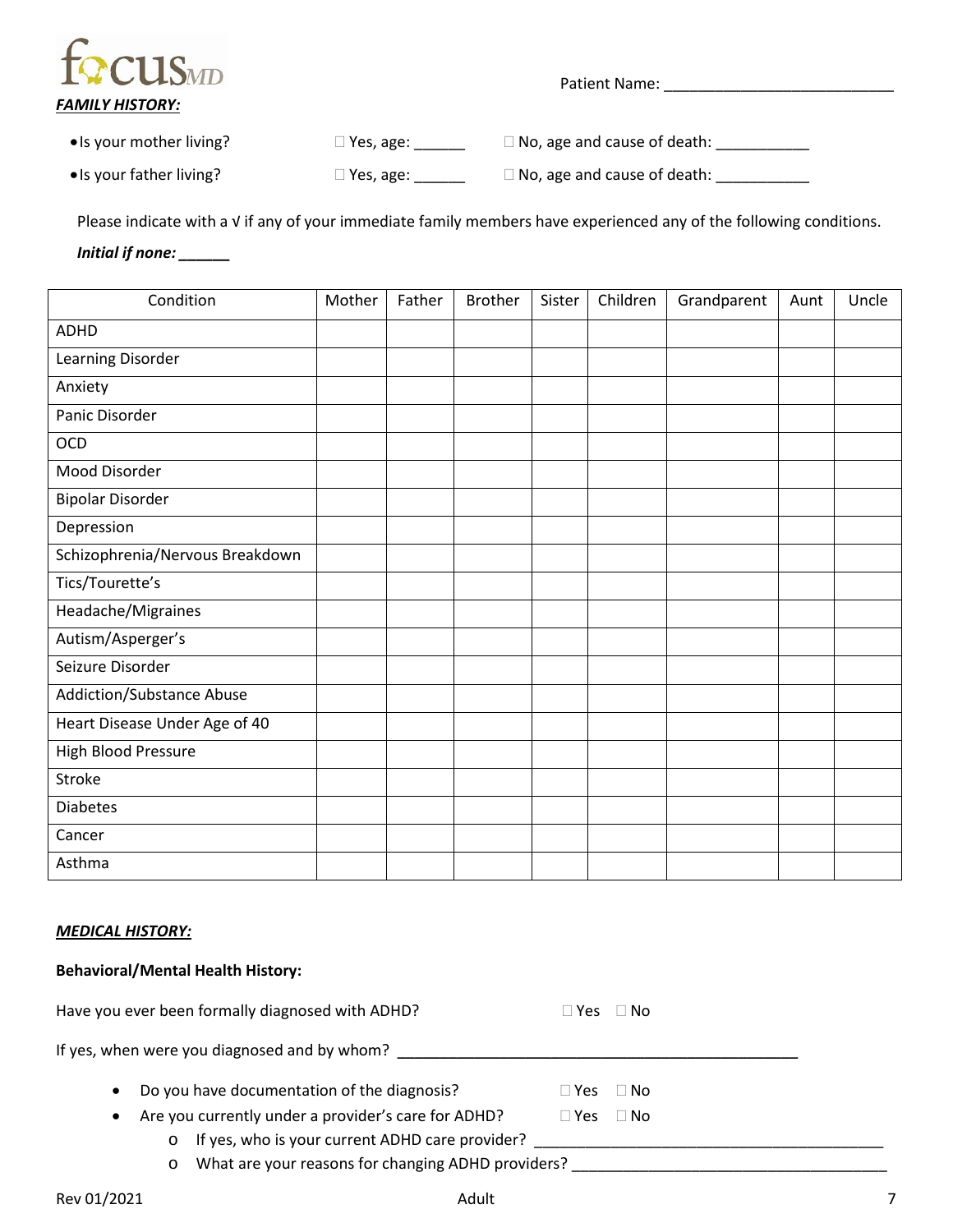

#### Have you ever participated in any of the following treatments or therapies?  $\Box$  Yes  $\Box$  No

| $\Box$ | <b>Counseling</b> | Behavioral Modification | <b>Occupational Therapy</b> |
|--------|-------------------|-------------------------|-----------------------------|
| $\Box$ | Speech Therapy    | Reading Intervention    | Special Education           |

| Do you have any history of the following? |            |                        | $\Box$ Yes $\Box$ | ∣No                       |
|-------------------------------------------|------------|------------------------|-------------------|---------------------------|
| Learning Disorder                         | $\Box$     | Anxiety, Panic Attacks |                   | locd                      |
| Bipolar Disorder                          | $\sqrt{2}$ | Depression             |                   | Schizophrenia             |
| Tics/Tourette's                           |            | Autism/Asperger's      |                   | Substance Abuse/Addiction |

#### *Sleep History:*

- Did you have a history of sleeping problems?  $\Box$  Yes  $\Box$  No
	- $\Box$  Trouble falling asleep  $\Box$  Trouble staying asleep
	- $\Box$  Talking in sleep  $\Box$  Frequent nightmares
	- $\Box$  Walking in sleep  $\Box$  Vivid dreams

| Have you gone longer than 24 hours without sleep? | $\Box$ Yes $\Box$ No |
|---------------------------------------------------|----------------------|
|                                                   |                      |

|                                                                 | If yes, were you tired the next day? $\square$ Yes $\square$ No If so, how often has this occurred? |
|-----------------------------------------------------------------|-----------------------------------------------------------------------------------------------------|
| What is the maximum number of days you have gone without sleep? |                                                                                                     |

- Do you feel tired during the day?  $\Box$  Yes  $\Box$  No
- Do you fall asleep during the day?  $\Box$  Yes  $\Box$  No

#### *General Medical History:*

| Are you pregnant or nursing? $\Box$ Yes $\Box$ No |  |
|---------------------------------------------------|--|
|                                                   |  |

| Do you have any history of the following? |  | $\Box$ Yes $\Box$ No |
|-------------------------------------------|--|----------------------|
|-------------------------------------------|--|----------------------|

| D      | Hypertension          | High Cholesterol            |        | <b>Heart Attack</b>               |
|--------|-----------------------|-----------------------------|--------|-----------------------------------|
| $\Box$ | <b>Heart Murmur</b>   | Arrhythmia<br>$\Box$        |        | Seizure Activity                  |
|        | <b>Stroke</b>         | Syncope/Fainting            | $\Box$ | <b>Thyroid Disease</b>            |
| г      | <b>Diabetes</b>       | <b>Cancer</b>               |        | l Asthma                          |
|        | <b>COPD</b>           | <b>Head Injury</b><br>Date: | $\Box$ | <b>Cardiac Abnormality</b>        |
| $\Box$ | Migraine              | <b>Headaches</b>            | $\Box$ | Reflux                            |
| П      | Allergies             | <b>Arthritis</b>            |        | <b>Sleep Disordered Breathing</b> |
| П      | Restless Leg Syndrome | Other:                      |        |                                   |

| Normal Vision         | l Vision Impaired | Contacts            | $\overline{\phantom{a}}$ | <b>Glasses</b> |
|-----------------------|-------------------|---------------------|--------------------------|----------------|
| <b>Normal Hearing</b> | Hearing Impaired  | <b>Hearing Aids</b> |                          | Other:         |

#### *SURGICAL HISTORY:*

| Tonsillectomy | Appendectomy        | Orthopedic Surgery          |
|---------------|---------------------|-----------------------------|
| Adenoidectomy | <b>Hysterectomy</b> | <b>Gall Bladder Removed</b> |
| Tubes in ears | IOther:             |                             |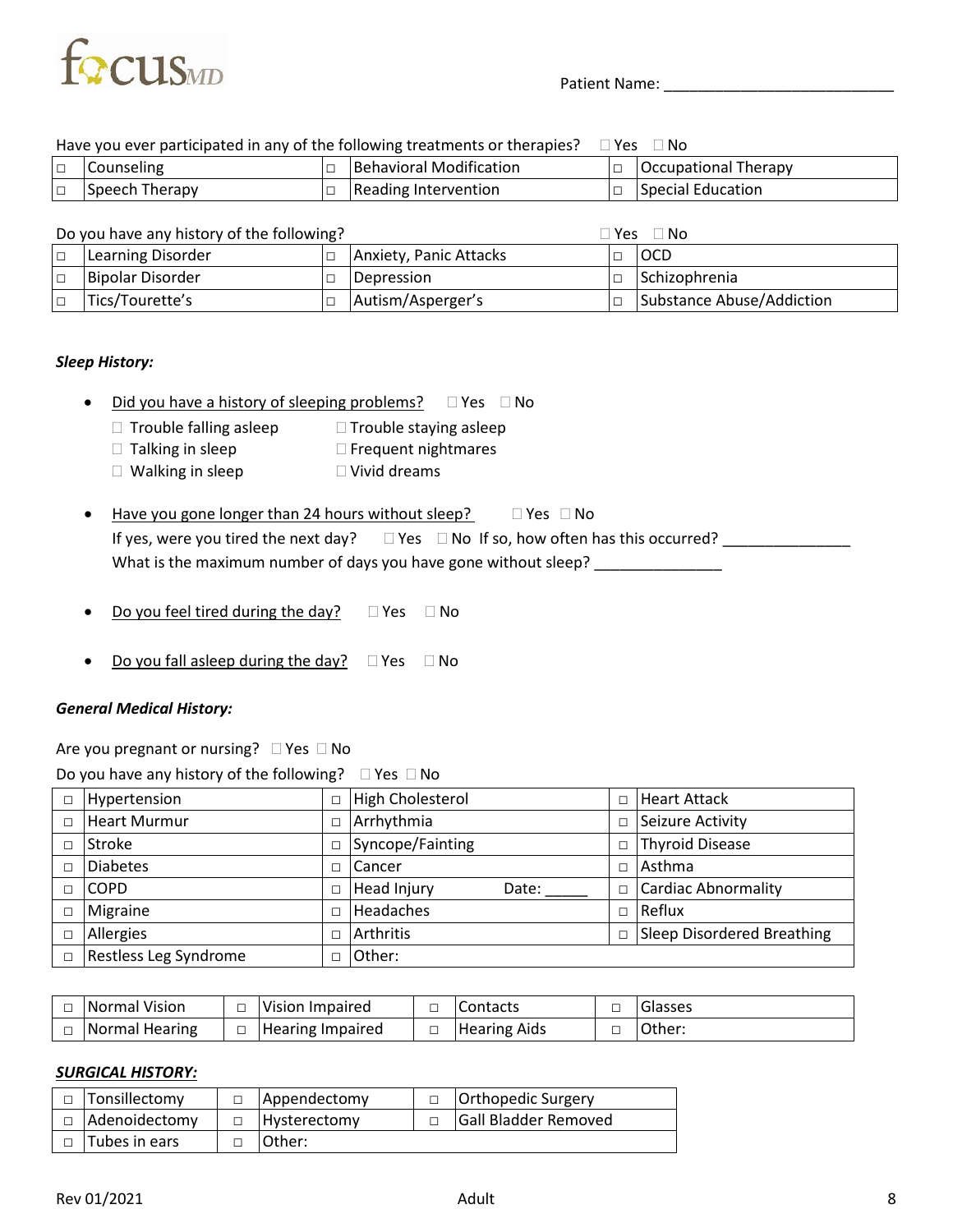

#### *SOCIAL HISTORY:*

| What is your marital status?                                   |                          |                                                                                                                                                                                                                                |
|----------------------------------------------------------------|--------------------------|--------------------------------------------------------------------------------------------------------------------------------------------------------------------------------------------------------------------------------|
| $\Box$ Married                                                 | $\Box$ Never married     | □ Divorced                                                                                                                                                                                                                     |
| $\Box$ Separated                                               | □ Widowed                | $\Box$ Partner                                                                                                                                                                                                                 |
| With whom do you live?                                         |                          |                                                                                                                                                                                                                                |
| $\Box$ Alone                                                   | $\square$ Spouse/partner | $\Box$ Spouse/partner and children                                                                                                                                                                                             |
| $\square$ Sibling                                              | $\square$ Relatives      | □ Roommate/friend                                                                                                                                                                                                              |
|                                                                |                          | Do you have children? If yes, how many? __________________________How many live with you? ___________________                                                                                                                  |
| What is your highest level of education?                       |                          |                                                                                                                                                                                                                                |
| □ Did not complete HS                                          | $\Box$ HS graduate       | $\Box$ GED or equivalent                                                                                                                                                                                                       |
| □ Trade/Technical school □ Some college                        |                          | □ Associate's Degree                                                                                                                                                                                                           |
| □ Bachelor's Degree                                            | □ Master's degree        | □ Doctorate or Law degree                                                                                                                                                                                                      |
| Are you currently in college? $\Box$ Yes                       | $\Box$ No                |                                                                                                                                                                                                                                |
| □ Freshman □ Sophomore □ Junior □ Senior □ Grad School         |                          |                                                                                                                                                                                                                                |
| Do/did you have any of the following problems while in school? |                          |                                                                                                                                                                                                                                |
| □ Attention problems                                           |                          | $\Box$ Difficulty reading $\Box$ Poor school performance                                                                                                                                                                       |
| □ Discipline problems                                          |                          | $\Box$ Difficulty w/math $\Box$ Work hard w/inferior results                                                                                                                                                                   |
| □ Under performance                                            | □ Turned in work late    |                                                                                                                                                                                                                                |
|                                                                |                          | Did you have any academic support/accommodations while in school? $\square$ Yes $\square$ No                                                                                                                                   |
| Were you ever held back or failed a grade?                     |                          | □ Yes □ No Explain:                                                                                                                                                                                                            |
| What is your employment status?                                |                          |                                                                                                                                                                                                                                |
| $\Box$ Full-time                                               | $\Box$ Part-time         | □ Per diem/contract                                                                                                                                                                                                            |
| $\Box$ Seasonal                                                | $\Box$ Retired           | $\Box$ Change jobs frequently                                                                                                                                                                                                  |
| $\square$ Disabled                                             | $\Box$ Unemployed        | Problems with work performance                                                                                                                                                                                                 |
|                                                                |                          | What type of work do you do? The contract of the contract of the contract of the contract of the contract of the contract of the contract of the contract of the contract of the contract of the contract of the contract of t |
| Do you exercise regularly? $\Box$ Yes $\Box$ No                |                          |                                                                                                                                                                                                                                |
|                                                                |                          | $\Box$ Aerobic $\Box$ Weight lifting $\Box$ Flexibility $\Box$ Stability $\Box$ Strength training                                                                                                                              |
|                                                                |                          | How would you classify your diet? $\Box$ Regular $\Box$ Vegetarian $\Box$ Other dietary restrictions                                                                                                                           |
|                                                                |                          |                                                                                                                                                                                                                                |
|                                                                |                          | What is your general stress level? $\square$ Low $\square$ Medium $\square$ High $\square$ Average $\square$ Worsening $\square$ Improving                                                                                     |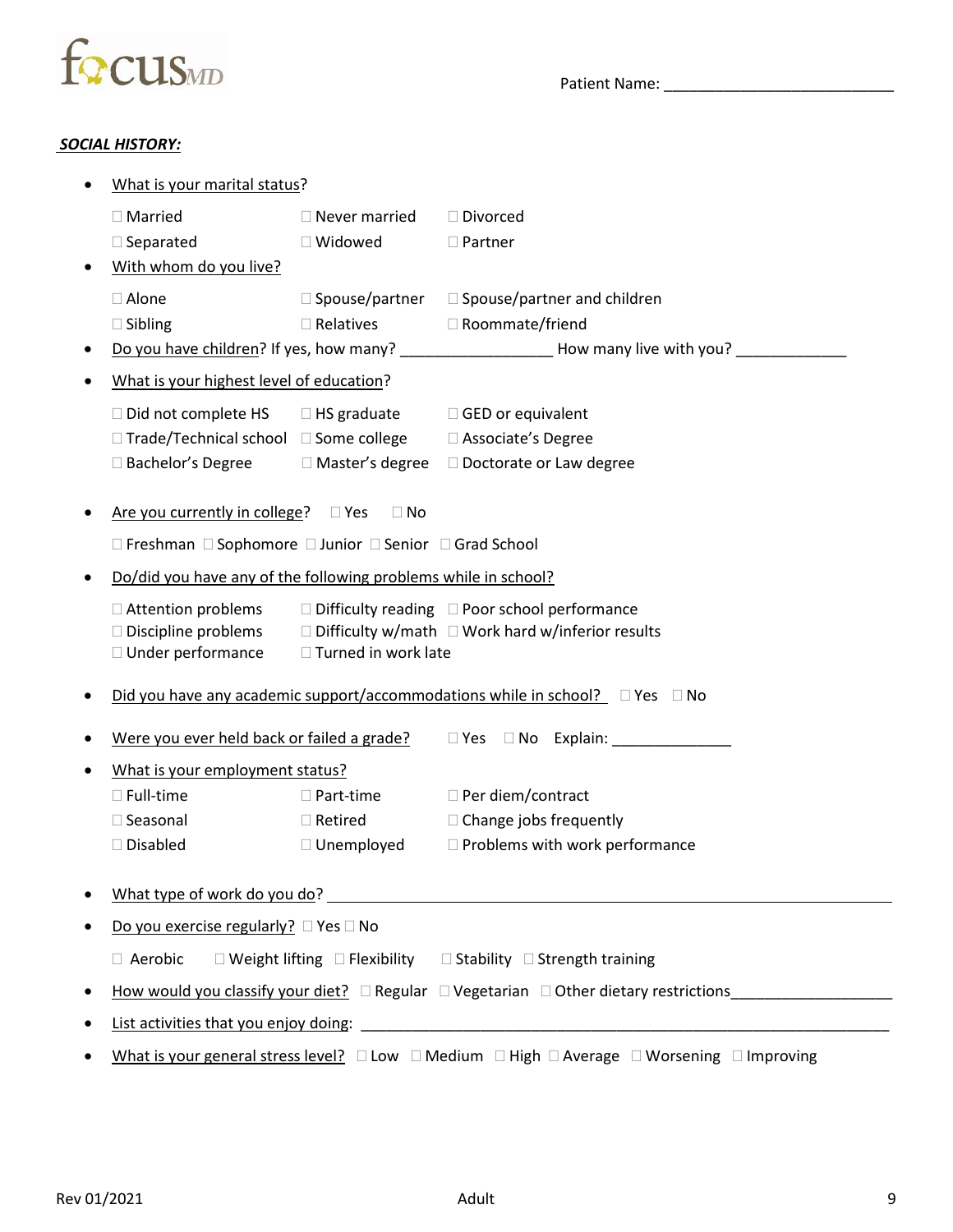| ٠         | In the past year, have you had any recent life stressors?                                                                                                                                       |                                                                                                                            |                                                            |        |                                                                                                                       |
|-----------|-------------------------------------------------------------------------------------------------------------------------------------------------------------------------------------------------|----------------------------------------------------------------------------------------------------------------------------|------------------------------------------------------------|--------|-----------------------------------------------------------------------------------------------------------------------|
|           | None<br>H<br>$\Box$ Change in family dynamic<br>$\Box$ Job Instability<br>$\Box$ Loss of relationship<br>$\Box$ Loss of loved one<br><b>Empty Nest</b><br>$\Box$                                | Marriage<br>$\Box$<br>⊔<br>Job loss<br>$\Box$<br>Relocation<br>U.<br>$\Box$ Loss of relationship<br>New relationship<br>П. | Significant health diagnosis                               |        | <b>Divorce</b><br>$\Box$ Financial problems<br>$\Box$ Loss of loved one<br>□ Academics/return to school<br>Retirement |
| $\bullet$ | What is your driving history?<br>$\Box$ No moving traffic violations<br>$\Box$ 2 or less moving traffic violations<br>$\Box$ 3 or more moving traffic violations<br>□ License suspended/revoked | $\mathbb{R}^n$<br>$\Box$<br>$\mathbb{R}^n$                                                                                 | No accidents<br>2 or less accidents<br>3 or more accidents |        |                                                                                                                       |
| $\bullet$ | Who do you rely on for social support?<br>□ Spouse<br>П<br>Parents<br>$\Box$ Relatives<br>Friends<br>П<br>□ Coworkers<br>$\Box$                                                                 | Church Community                                                                                                           |                                                            |        |                                                                                                                       |
| ٠         | How many caffeinated beverages do you consume a day?                                                                                                                                            |                                                                                                                            |                                                            |        |                                                                                                                       |
|           | □ None □ <1 per day □ 1-3 per day □ 3+ per day                                                                                                                                                  |                                                                                                                            |                                                            |        |                                                                                                                       |
| $\bullet$ | Do you use alcohol?<br>$\Box$ Yes                                                                                                                                                               | ⊟ No                                                                                                                       |                                                            |        |                                                                                                                       |
|           | $\Box$ Several drinks daily                                                                                                                                                                     | $\Box$ Once a day                                                                                                          | $\Box$ A few days a week                                   |        |                                                                                                                       |
|           | □ On weekends/socially                                                                                                                                                                          | $\Box$ Rarely                                                                                                              | $\Box$ Concern for addiction                               |        |                                                                                                                       |
| ٠         | Do you use chewing tobacco/smoke?                                                                                                                                                               | $\square$ Yes                                                                                                              | $\Box$ No                                                  |        |                                                                                                                       |
|           | $\Box$ More than one pack a day $\Box$ Several daily                                                                                                                                            |                                                                                                                            | $\Box$ A few days a week                                   | $\Box$ | On weekends/socially                                                                                                  |
| ٠         | Do you use marijuana?                                                                                                                                                                           | $\square$ Yes $\square$ No                                                                                                 |                                                            |        |                                                                                                                       |
|           | $\Box$ Infrequent $\Box$ Frequent $\Box$ Concern for addiction                                                                                                                                  |                                                                                                                            |                                                            |        |                                                                                                                       |
| $\bullet$ | Have you ever used other drugs?                                                                                                                                                                 | $\Box Y$ es $\Box$ No                                                                                                      |                                                            |        |                                                                                                                       |
|           | □Cocaine EXanax □Narcotics □Amphetamines □Other                                                                                                                                                 |                                                                                                                            |                                                            |        |                                                                                                                       |
|           | $\Box$ Infrequent $\Box$ Frequent $\Box$ Concern for addiction                                                                                                                                  |                                                                                                                            |                                                            |        |                                                                                                                       |
|           |                                                                                                                                                                                                 |                                                                                                                            |                                                            |        |                                                                                                                       |

- Do you participate in any type of rehab program or substance abuse counseling?  $\Box$  Yes  $\Box$  No
- Do you have any legal issues?  $\Box$  Yes  $\Box$  No

focus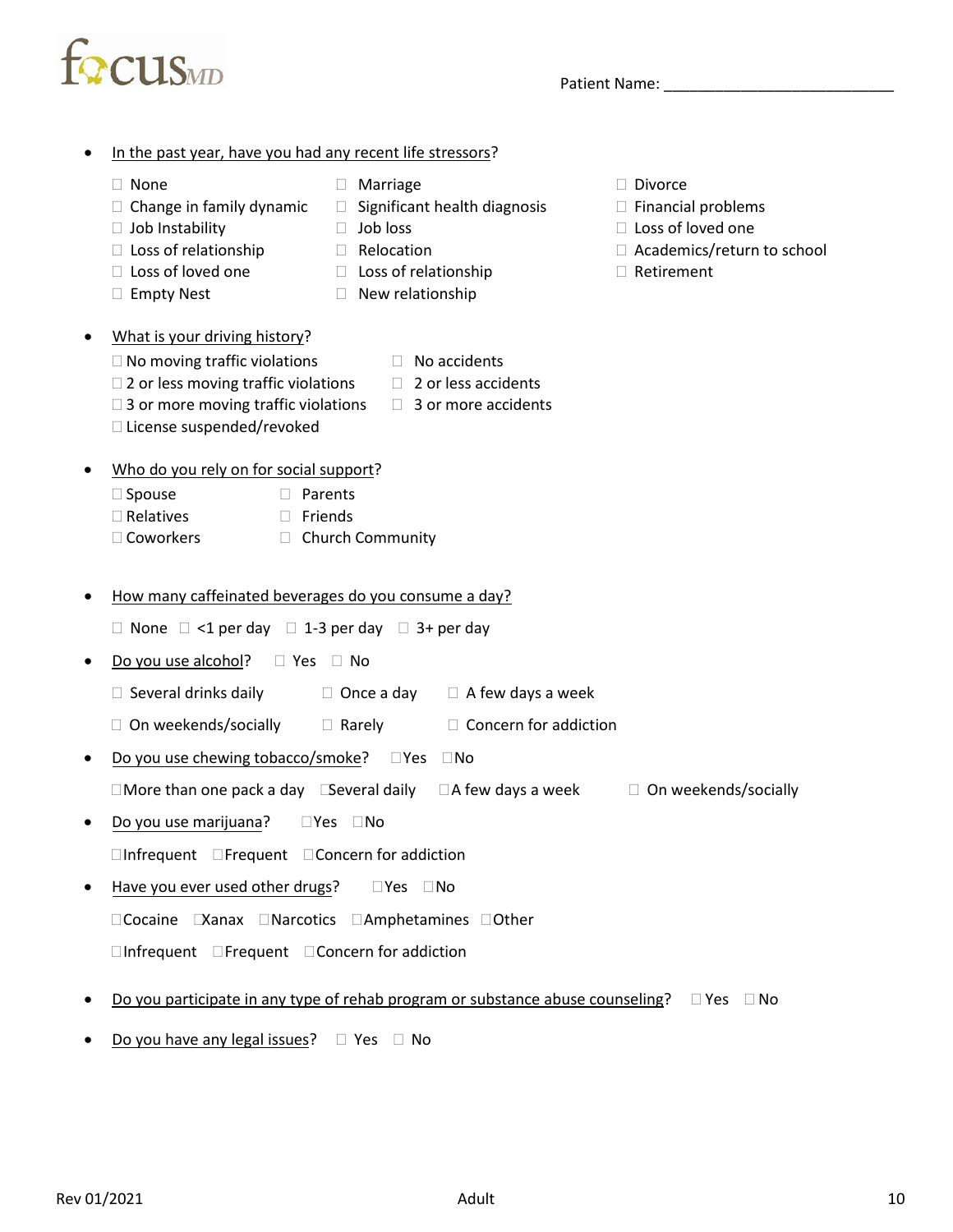

#### **Financial Policies**

| (initial)              | I acknowledge I have received the Focus-MD Financial Policy                                                                                                                                                                                  |
|------------------------|----------------------------------------------------------------------------------------------------------------------------------------------------------------------------------------------------------------------------------------------|
|                        | Patient/guarantor is responsible for providing accurate insurance information<br>$\bullet$                                                                                                                                                   |
|                        | Patient/guarantor is responsible for any authorization required by insurance<br>$\bullet$<br>companies                                                                                                                                       |
|                        | Patient/guarantor understands additional fees may incur as described in policy<br>$\bullet$                                                                                                                                                  |
| (initial)              | All new patient appointments require a \$100 deposit<br>I acknowledge I have received the Focus-MD Non-Covered Service Agreement                                                                                                             |
|                        | Some services are not covered by insurance<br>٠                                                                                                                                                                                              |
|                        | Any services not covered are the responsibility of the patient/guarantor<br>٠                                                                                                                                                                |
| (initial)              | <b>Our Cancellation Policy</b>                                                                                                                                                                                                               |
|                        | Our provider's time is reserved for you. We strive for exceptional care through individual attention.                                                                                                                                        |
|                        | Any appointment canceled less than 24 hours in advance is considered a No Show.<br>٠                                                                                                                                                         |
|                        | A No Show on a new or extended patient appointment will result in a \$100 fee that is not covered by<br>٠<br>insurance.                                                                                                                      |
|                        | A No Show on an established patient appointment will result in a \$30 fee which is not covered by<br>٠<br>insurance                                                                                                                          |
|                        | Exceptions to this policy will be reserved for verifiable emergencies only and will be at the sole discretion of<br>٠<br>management.                                                                                                         |
| <b>Privacy Polices</b> | Repeated No Show appointments will result in unconditional discharge from care at this facility.                                                                                                                                             |
| (initial)              | I acknowledge I have received the Focus-MD's Notice of Privacy Practices                                                                                                                                                                     |
|                        | Our Notice of Privacy Practices provides information about how we use and disclose your PHI                                                                                                                                                  |
| (initial)              | I acknowledge I have received the Consent of Use or Disclosure of PHI                                                                                                                                                                        |
|                        | We will not discuss you or your child's care with family or friends unless authorized in writing.                                                                                                                                            |
|                        | Please complete the following so that the individuals you specify can have access to your information.<br>I consent to disclosure of the following protected health information about my child/me to the following family                    |
|                        | member(s) or person(s) involved in the care or payment for my child's/my care:                                                                                                                                                               |
|                        |                                                                                                                                                                                                                                              |
|                        |                                                                                                                                                                                                                                              |
|                        | • In accordance with the law, your protected health information may be disclosed by us to effectively treat you,<br>to get paid by your insurance company for your care, and to effectively operate our office.                              |
|                        | • To effectively operate our office we may leave appointment reminders or other health care information via<br>phone messages, email, text, and US mail.                                                                                     |
| $\_$ (initial)         | To ensure privacy, I agree to use the patient portal for questions pertaining to medical management and discussion<br>of symptoms/side effects. I understand that this communication is a part of the patient's permanent medical<br>record. |
| (initial)              | I authorize Focus-MD to access my prescription history (including dosage and refills) from the pharmacy database.                                                                                                                            |
| (initial)              | I authorize Focus-MD to correspond with and/or release my medical records to my Primary Care Physician and                                                                                                                                   |
|                        | Referring Provider.                                                                                                                                                                                                                          |
| procedures.            | I have read and understand the above policies and                                                                                                                                                                                            |

**Parent/Guardian/Patient Signature (if over 18)** 

**\_\_\_\_\_\_\_\_\_\_\_\_\_\_\_\_\_\_\_\_\_\_\_\_\_\_\_\_\_\_\_\_\_\_\_\_\_\_\_\_\_\_\_\_** 

**\_\_\_\_\_\_\_\_\_\_\_\_\_\_\_\_\_\_\_\_\_\_\_\_\_\_\_\_\_\_\_\_\_\_\_\_\_\_\_\_\_\_\_\_** 

**Patient Name (Please Print)**

**\_\_\_\_\_\_\_\_\_\_\_\_\_\_\_\_\_\_\_\_\_\_\_\_\_\_\_\_\_\_\_\_\_\_\_\_\_\_\_** 

**\_\_\_\_\_\_\_\_\_\_\_\_\_\_\_\_\_\_\_\_\_\_\_\_\_\_\_\_\_\_\_\_\_\_\_\_\_\_\_**

**Date** 

**Patient DOB:**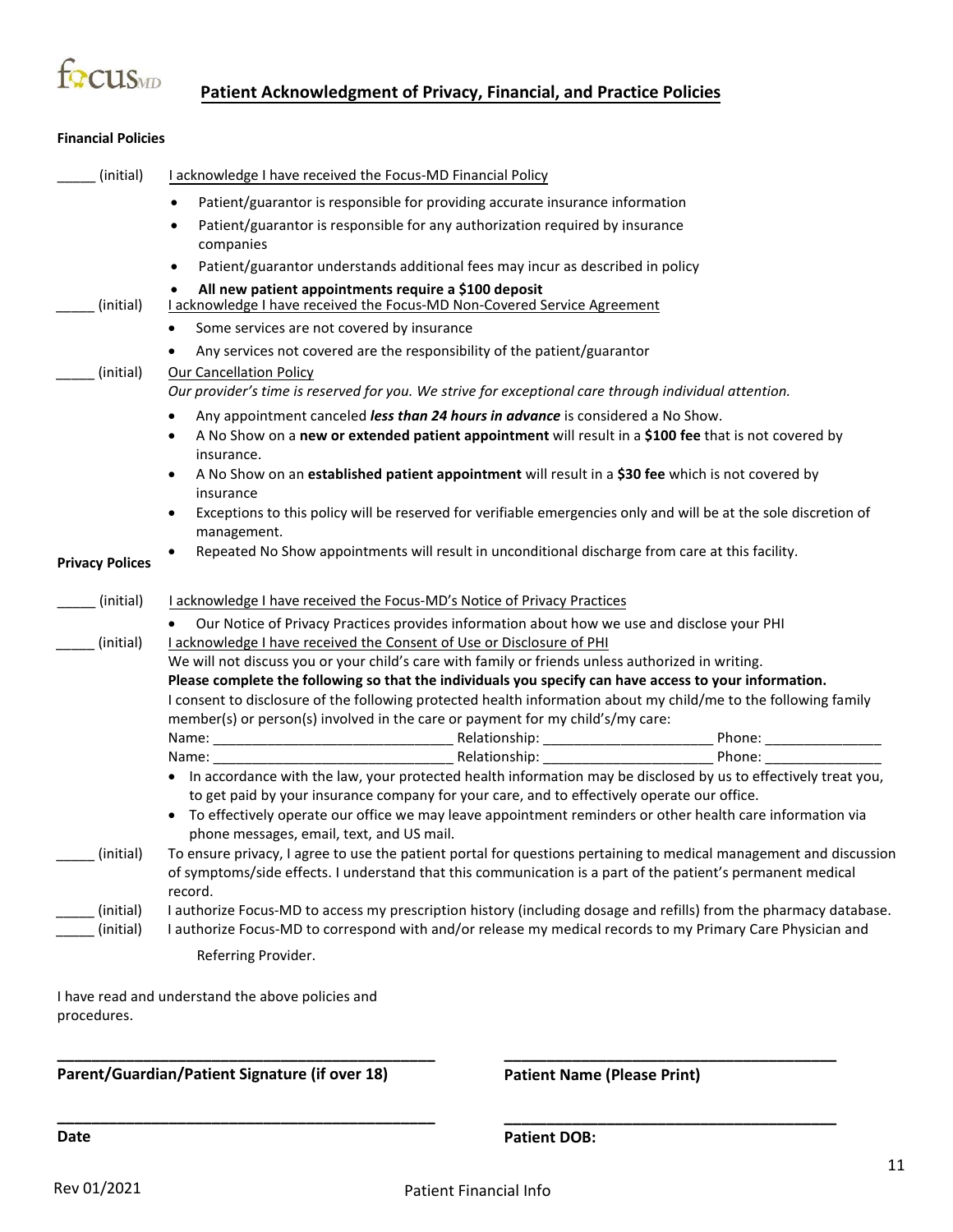

#### **Financial Policy**

This financial policy contains important information about payment for our professional services. It is intended to help us provide the best possible medical care while also controlling administrative costs. It outlines our responsibilities, and those of our patients, with regard to payment for services.

It is the patient's responsibility to make payment at the time of service for all services rendered if it is determined that the patient's insurance policy may not cover our services. You must report ALL insurance coverage correctly. Failure to do so is considered insurance fraud. This will also result in full patient responsibility of your bill. The contract with your insurance company mandates that we collect copays at this time. If a patient finds that they will be unable to pay in full upon check-out, they will be responsible for determining a payment plan agreed upon by Focus-MD *prior to the scheduled appointment*.

#### **Additional Fees**

| No Show/Late Cancellation-New/Extended Appointments \$100 Extensive Accommodation Requests |      |                                                   | \$25 |
|--------------------------------------------------------------------------------------------|------|---------------------------------------------------|------|
| No Show/Late Cancellation-Follow-Up Appointments \$30                                      |      | Medical Records \$5 search fee. \$1/page up to 25 |      |
| l Returned Check                                                                           | \$35 | pages. \$.50/page 26+ pages                       |      |

**We require a 24 hour advance notice for cancellations or to reschedule.** Less than 24 hours is considered "Late". As a courtesy, you may receive a reminder of your upcoming appointment by e-mail or text message. You are still responsible for honoring your appointment even if you do not receive a reminder. Unless other arrangements are made the parent or guardian of patients less than 18 years of age responsible for payment according to the terms described above.

Students, 18 years old and above, who are covered under the insurance policy of the parent or guardian, must designate whether responsibility for payment will fall upon the parent / guardian or themselves. For those students whose parent / guardian(s) will maintain responsibility for payment, an authorization for services must be signed by that parent or guardian. As a convenience, the parent / guardian may provide a credit card number and authorize that the co-pay be billed to that card at each visit.

Please note: The party that brings an adolescent patient to an appointment will be responsible for the visit's copay. We will not be involved in parental court cases. Whoever is documented in the adolescent patient's PHI consent to disclose will be authorized to receive financial and medical information. Information regarding a visit will be available on the patient portal.

You, the patient, have a contract with your insurance carrier. Our services may or may not be covered by your particular policy. It is your responsibility to contact your carrier to determine if these are covered services under your contract **prior** to the date of service. A referral may be required by your insurance company for services to be paid. It is the **patient's responsibility** to obtain the required referral for treatment prior to the visit.

Our staff is happy to help with general questions relating to a claim or to provide additional information requested by your insurance carrier in order for the claim to be processed. However, patients should direct questions about coverage for specific procedures to a representative of their insurance company's member services department by calling the number on the back of the card.

#### **For each visit please bring:**

Current insurance card and Driver's License Co-pay/Deductible for the day's visit (this is an estimate from our billing dept.) Cash, check, or credit card for paying any balance from previous billing.

**Parent/Guardian/Patient Signature (if over 18) Patient Name (Please Print)**

**Date Patient DOB:**

**\_\_\_\_\_\_\_\_\_\_\_\_\_\_\_\_\_\_\_\_\_\_\_\_\_\_\_\_\_\_\_\_\_\_\_\_\_\_\_\_\_\_\_\_ \_\_\_\_\_\_\_\_\_\_\_\_\_\_\_\_\_\_\_\_\_\_\_\_\_\_\_\_\_\_\_\_\_\_\_\_\_\_\_** 

**\_\_\_\_\_\_\_\_\_\_\_\_\_\_\_\_\_\_\_\_\_\_\_\_\_\_\_\_\_\_\_\_\_\_\_\_\_\_\_\_\_\_\_\_ \_\_\_\_\_\_\_\_\_\_\_\_\_\_\_\_\_\_\_\_\_\_\_\_\_\_\_\_\_\_\_\_\_\_\_\_\_\_\_**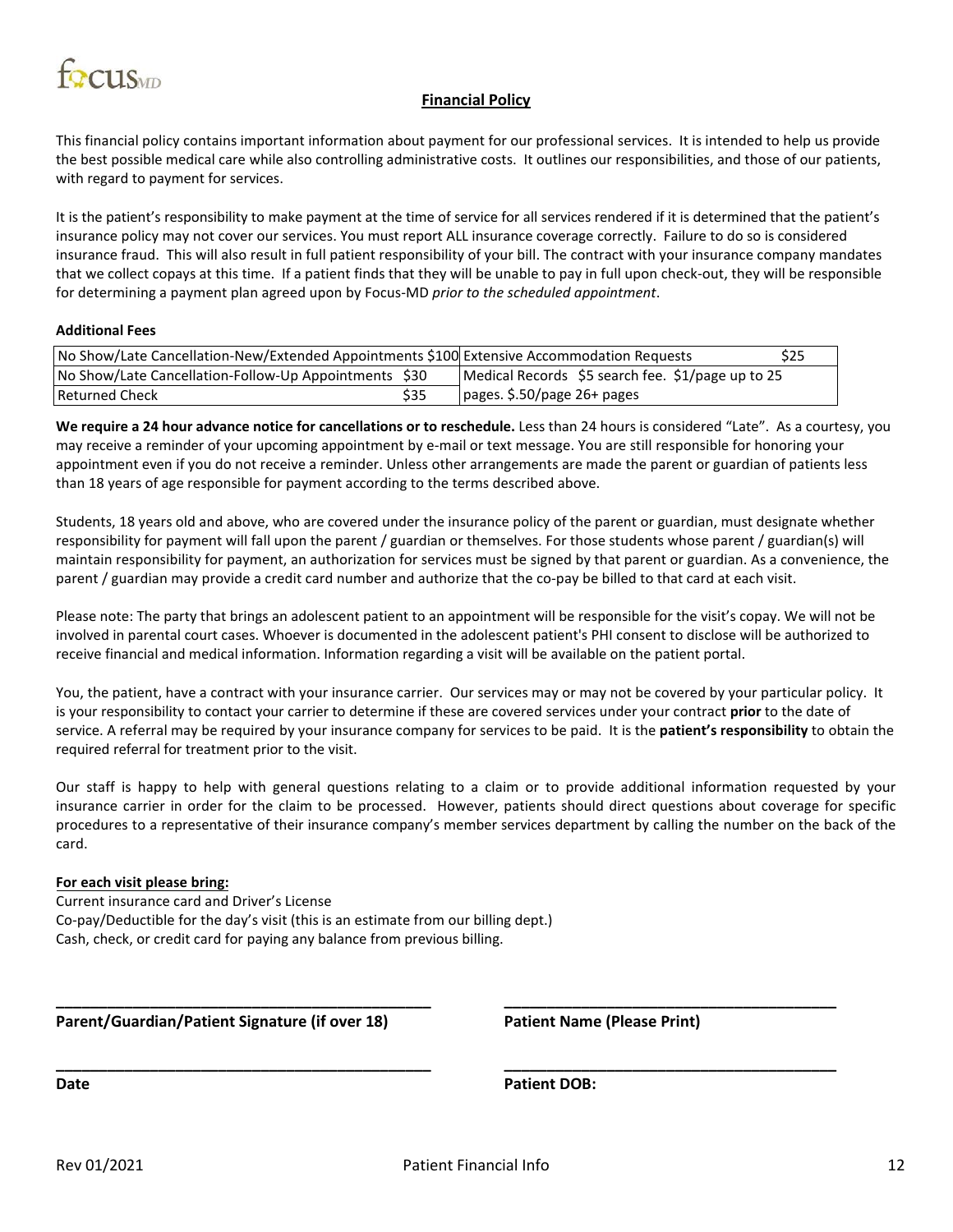

#### **Non-Covered Service Policy**

As our patients, we want to provide you the best care possible. There may be certain services that we feel are necessary that are not covered by some insurance carriers.

- You will be expected to pay for those services in full at the time they are provided.
- Policy holders of insurance carriers other than those currently contracted with our Providers will be expected to pay in full at the time of service.

These procedures are frequently used by Focus-MD providers and may or may not be covered under your insurance policy or subject to deductible.

| <b>New Patient &amp; Follow Up Testing-</b>    | <b>Testing/Assessment Codes-</b> |
|------------------------------------------------|----------------------------------|
| **May or may not be covered under              |                                  |
| insurance or subject to deductible             |                                  |
| <b>TOVA</b>                                    | 96132 & 96138                    |
| Clinicom                                       | 96103                            |
| Vanderbilt Assessment, NeuroPsych<br>$\bullet$ | 96127                            |
| Questionnaire, Adult ADHD Self-Report          |                                  |
| <b>Scale, ADHD Rating Scale IV</b>             |                                  |
|                                                |                                  |

I have read and understand that charges for services not covered by my insurance plan will be my responsibility to pay in full the day the services are rendered.

#### **Attention Humana and Coventry Patients:**

One or more of the above Focus-MD testing procedures is not being covered by Humana or Coventry. At this time, Humana and Coventry do not pay for any type of neuropsychological testing for ADHD or related disorders. Focus-MD has contacted Humana and Coventry in an effort to educate them on the value and evidence base for the testing we provide. Unfortunately, Humana and Coventry require providers to have this waiver signed each time the testing is performed. If you have questions or concerns about Humana and Coventry's policy please call the customer service number listed on the back of your insurance card. Initials:

#### **Attention Uninsured Patients:**

FocusMD accepts patients who are uninsured. Patients without insurance will be seen as "Self Pay". Current Self Pay rates are as follows and are subject to change annually:

- \*New Patient Office Visit w/ testing **\$310**
- \*Follow Up Office Visit w/ testing **\$280**
- \*Follow Up Office Visit **\$120 Initials:\_\_\_\_\_\_\_**

**\_\_\_\_\_\_\_\_\_\_\_\_\_\_\_\_\_\_\_\_\_\_\_\_\_\_\_\_\_\_\_\_\_\_\_\_\_\_\_\_\_\_ Parent/Guardian/Patient Signature (if over 18)** 

**\_\_\_\_\_\_\_\_\_\_\_\_\_\_\_\_\_\_\_\_\_\_\_\_\_\_\_\_\_\_\_\_\_\_\_\_\_\_\_\_\_\_\_\_**

**Patient Name (Please Print)** 

**\_\_\_\_\_\_\_\_\_\_\_\_\_\_\_\_\_\_\_\_\_\_\_\_\_\_\_\_\_\_\_\_\_\_\_\_\_\_**

**\_\_\_\_\_\_\_\_\_\_\_\_\_\_\_\_\_\_\_\_\_\_\_\_\_\_\_\_\_\_\_\_\_\_\_\_\_\_\_**

**Date**

**Patient DOB:**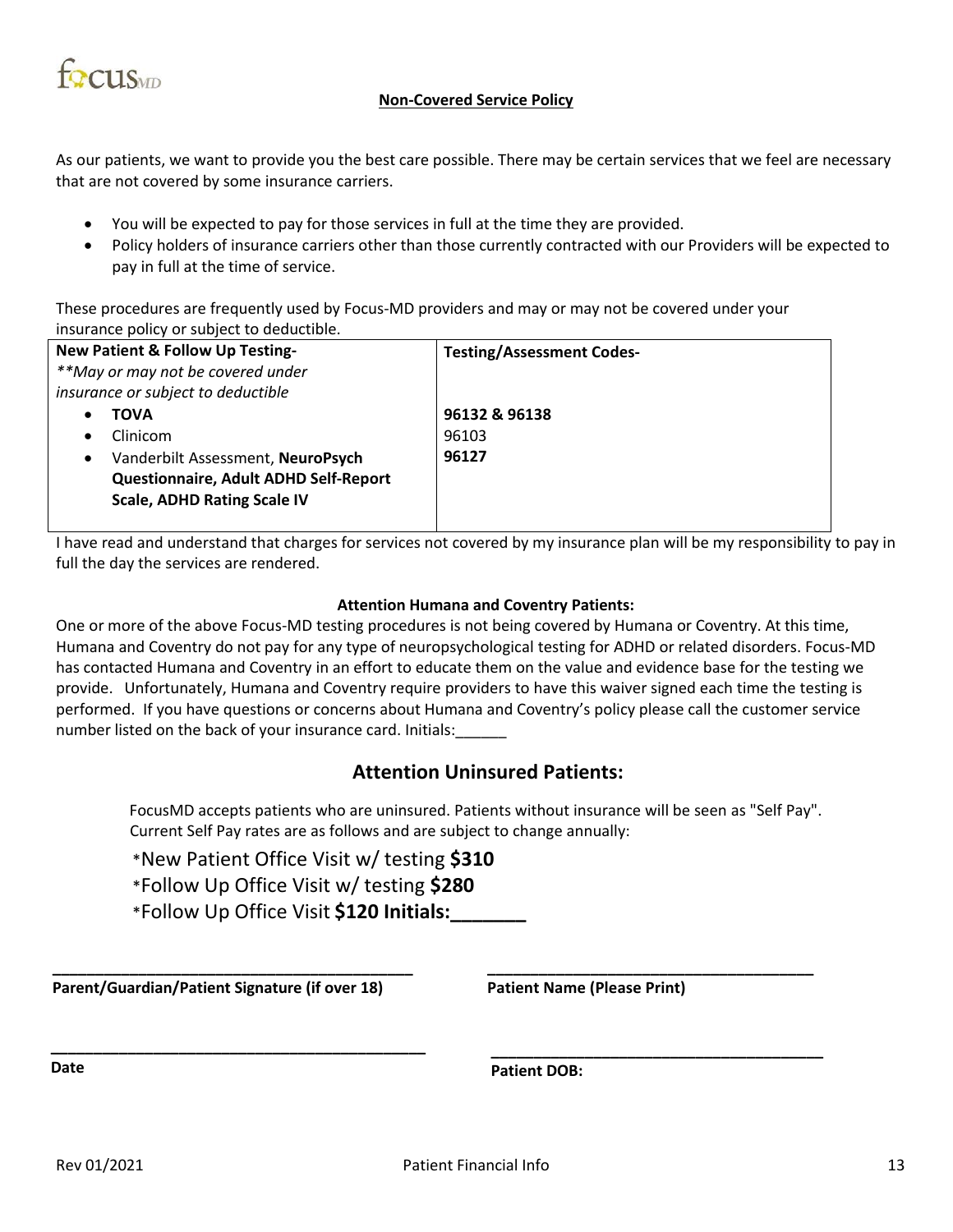

#### **ATTENTION**

Due to the rising cost of out of pocket expenses and insurance deductibles, it is required that all patients have a Credit/Debit or Health Savings Account card on file. We are asking all of our patients to leave a credit/debit or HSA card on file that will be used for co-pays, no-show fees and any balances that accrue after insurance has been filed. (As a courtesy you will be notified if your balance is greater than \$100.00 prior to drafting payment.)

**If you do not have a card on file and have a balance, you will be required to pay the balance or make payment arrangements before you can be seen by our providers. You will be given one prescription until your balance has been brought current.**

We greatly appreciate your understanding and will discuss any questions or concerns regarding this policy that you may have.

I, \_\_\_\_\_\_\_\_\_\_\_\_\_\_\_\_\_\_\_\_\_(patient, if 18 or older, parent, legal guardian), acknowledge that I understand the Focus-MD Credit/Debit or HSA card policy.

Card Type: \_\_\_\_\_\_\_\_\_\_\_\_\_\_\_\_\_\_\_\_ Name on Card: \_\_\_\_\_\_\_\_\_\_\_\_\_\_\_\_\_\_\_\_ Card Number: \_\_\_\_\_\_\_\_\_\_\_\_\_\_\_\_\_\_\_\_\_\_\_\_\_\_\_\_\_\_\_\_\_\_\_\_ Expiration Date: \_\_\_\_\_\_\_\_\_\_\_

\_\_\_\_\_\_\_\_\_\_\_\_\_\_\_\_\_\_\_\_\_\_\_\_\_\_\_\_\_\_\_\_\_\_\_\_ \_\_\_\_\_\_\_\_\_\_\_\_

Patient (if 18 or older)/Guarantor Signature Date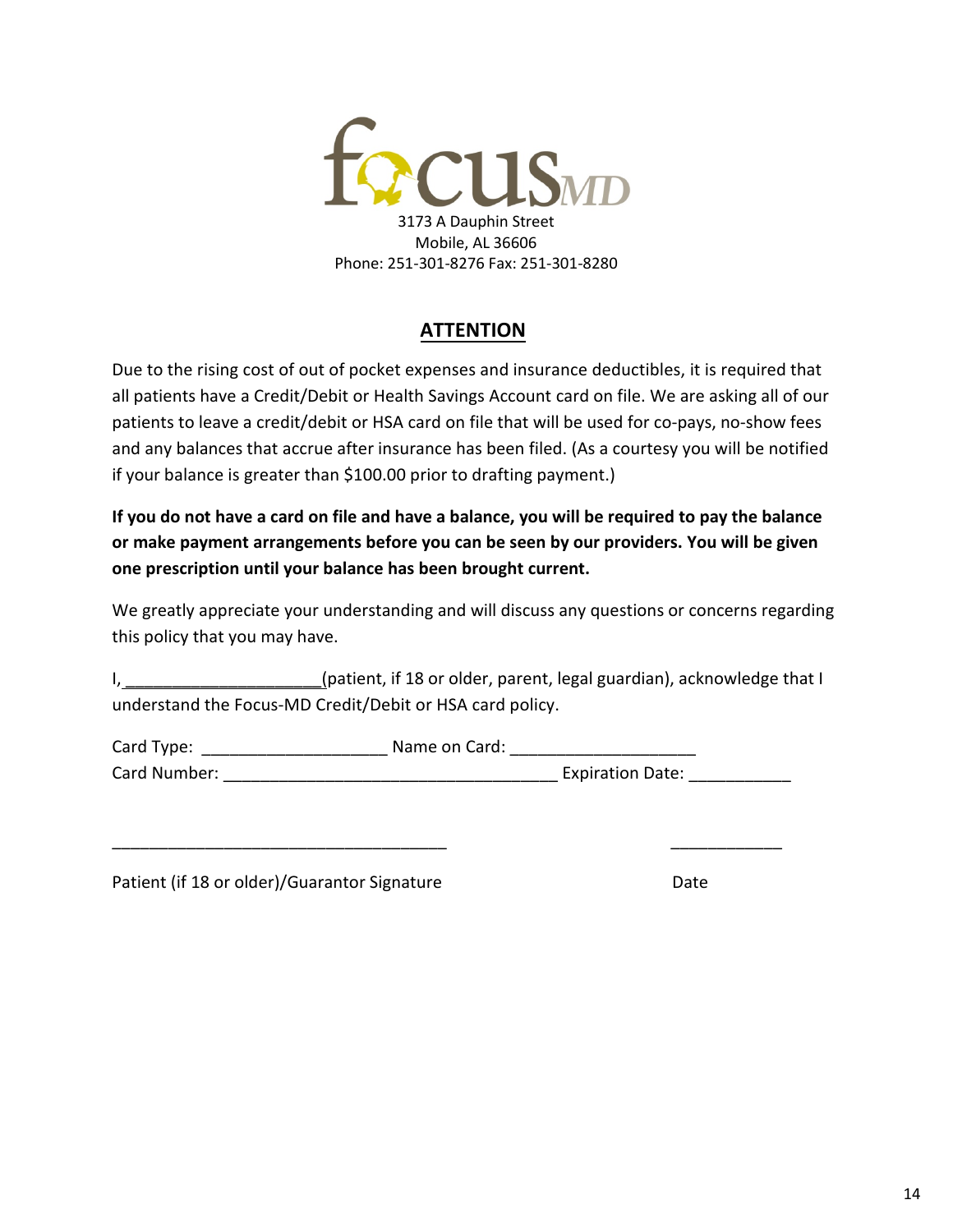

### **Authorization for Release of Medical Information**

| <b>Focus-MD Adult</b><br>3173 A Dauphin Street<br><b>Mobile, AL 36606</b><br>Phone: 251-301-8276 Fax: 251-301-8280                                                                                                                                                                                                                                                                                                                                                                                                                                                                                                                                                                                                                                                                                                                                                                                                                                                                     |                     |                                                                |                       |  |
|----------------------------------------------------------------------------------------------------------------------------------------------------------------------------------------------------------------------------------------------------------------------------------------------------------------------------------------------------------------------------------------------------------------------------------------------------------------------------------------------------------------------------------------------------------------------------------------------------------------------------------------------------------------------------------------------------------------------------------------------------------------------------------------------------------------------------------------------------------------------------------------------------------------------------------------------------------------------------------------|---------------------|----------------------------------------------------------------|-----------------------|--|
| Alternate Fax: 877-515-5250<br>$\Box$ I authorize Focus-MD to obtain information from:                                                                                                                                                                                                                                                                                                                                                                                                                                                                                                                                                                                                                                                                                                                                                                                                                                                                                                 |                     |                                                                |                       |  |
| $\Box$ I authorize Focus-MD to release information to:                                                                                                                                                                                                                                                                                                                                                                                                                                                                                                                                                                                                                                                                                                                                                                                                                                                                                                                                 | <b>OR</b>           |                                                                |                       |  |
| Name of Provider or Facility                                                                                                                                                                                                                                                                                                                                                                                                                                                                                                                                                                                                                                                                                                                                                                                                                                                                                                                                                           |                     | Name of Provider or Facility                                   |                       |  |
| <b>Address</b>                                                                                                                                                                                                                                                                                                                                                                                                                                                                                                                                                                                                                                                                                                                                                                                                                                                                                                                                                                         | Address             |                                                                |                       |  |
| City, State, Zip Code                                                                                                                                                                                                                                                                                                                                                                                                                                                                                                                                                                                                                                                                                                                                                                                                                                                                                                                                                                  |                     | City, State, Zip Code                                          |                       |  |
| Fax Number<br>Phone Number                                                                                                                                                                                                                                                                                                                                                                                                                                                                                                                                                                                                                                                                                                                                                                                                                                                                                                                                                             | <b>Phone Number</b> |                                                                | Fax Number            |  |
| <b>PURPOSE FOR THIS REQUEST</b> (check one) $\Box$ Transfer of Care $\Box$ Healthcare $\Box$ Insurance Coverage $\Box$ Personal<br>TYPE OF RECORDS REQUESTED (check one)<br>$\Box$ Complete medical record<br>$\Box$ Summary of records (Includes: Last well check, detailed summary of all visits, growth chart, allergies, and medication list)<br>$\Box$ Office Notes<br>$\Box$ Specific Treatment (select one or more, as applicable)<br>$\Box$ Procedure Report $\Box$ History & Physical $\Box$ Testing Results $\Box$ Medication List $\Box$ Surveys/Assessments $\Box$ Office Notes<br><b>AUTHORIZATION VALID FOR: (Check one):</b><br>$\Box$ This request only.<br>$\Box$ One year from the date of this authorization. This authorization applies to the records of the treatment received on or prior to the<br>date of this authorization.<br>$\Box$ This request and for medical records of any <b>future</b> treatment of the type described above until : (insert date) |                     | $\Box$ Attorney/Legal $\Box$ Continued Care (Consult/Referral) |                       |  |
| I understand that:<br>My right to healthcare treatment is not conditioned on this authorization.<br>I may cancel this authorization at any time by submitting a written request to the address provided the top of this form,<br>except where a disclosure has already been made in reliance on my prior authorization.<br>If the person or facility receiving this information is not a health care or medical insurance provider covered by privacy<br>$\bullet$<br>regulations, the information stated above could be re-disclosed.<br>Signature of Patient or Representative                                                                                                                                                                                                                                                                                                                                                                                                       |                     |                                                                |                       |  |
| Relationship to Patient (If requester is not the patient) entries and the set of the set of the set of the set of the set of the set of the set of the set of the set of the set of the set of the set of the set of the set o                                                                                                                                                                                                                                                                                                                                                                                                                                                                                                                                                                                                                                                                                                                                                         |                     |                                                                | Date: _______________ |  |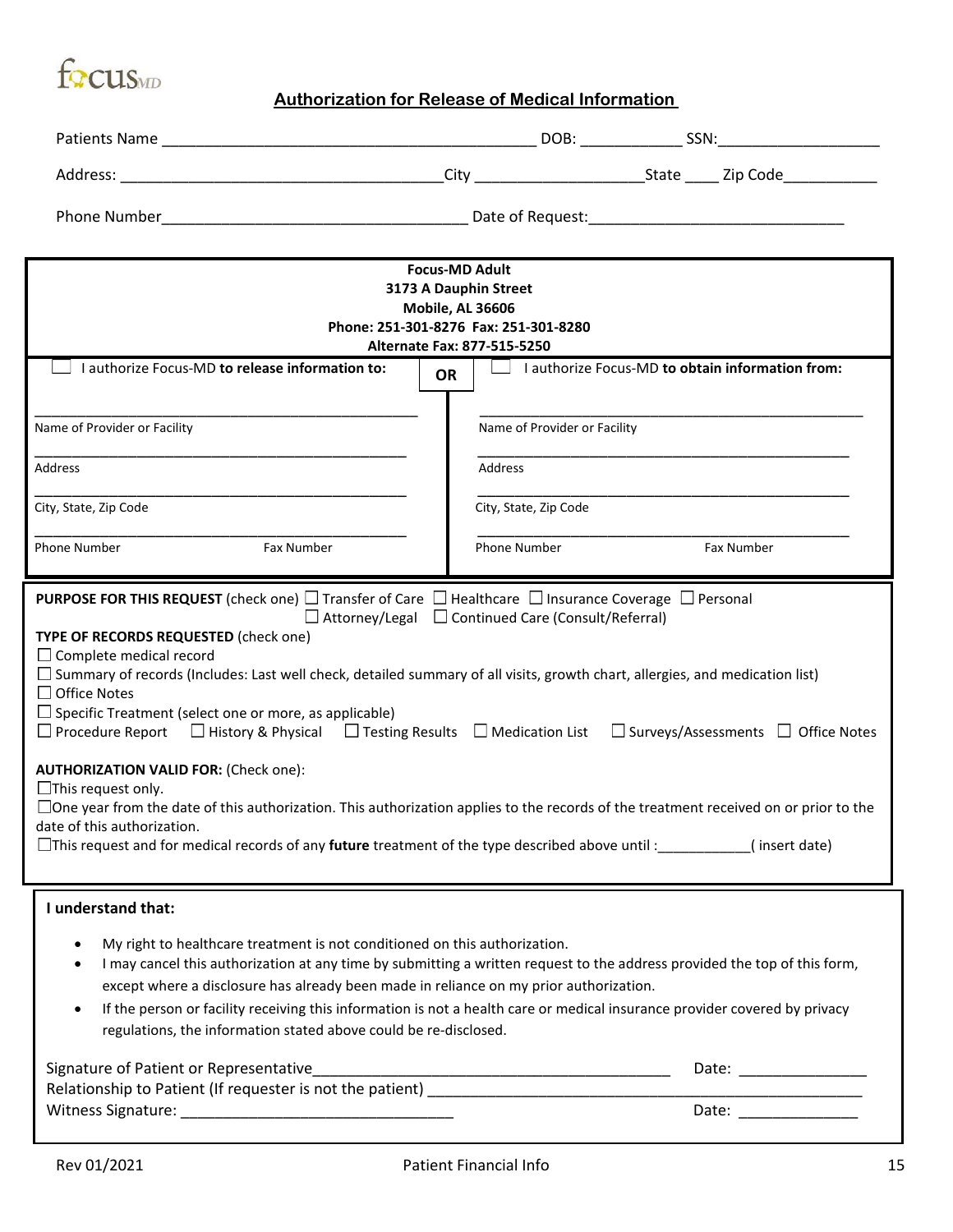

#### **NOTICE OF PRIVACY PRACTICES**

#### THIS NOTICE DESCRIBES HOW MEDICAL INFORMATION ABOUT YOU MAY BE USED AND DISCLOSED AND HOW YOU CAN GET ACCESS TO THIS INFORMATION.

#### *PLEASE REVIEW IT CAREFULLY.*

Your medical record may contain personal information about your health. This information may identify you and relate to your past, present or future physical or mental health condition and related health care services and is called Protected Health Information (PHI). This Notice of Privacy Practices describes how we may use and disclose your PHI in accordance with applicable law. It also describes your rights regarding how you may gain access to and control your PHI. We are required by law to maintain the privacy of PHI and to provide you with notice of our legal duties and privacy practices with respect to PHI. We are required to abide by the terms of this Notice of Privacy Practices.

#### **How we may use and disclose health care information about you:**

**For Care or Treatment:** Your PHI may be used and disclosed to those who are involved in your care for the purpose of providing, coordinating, or managing your services. This includes consultation with clinical supervisors or other team members. Your authorization is required to disclose PHI to any other care provider not currently involved in your care. *Example: If another physician referred you to us, we may contact that physician to discuss your care. Likewise, if we refer you to another physician, we may contact that physician to discuss your care or they may contact us.*

**For Payment:** Your PHI may be used and disclosed to any parties that are involved in payment for care or treatment. If you pay for your care or treatment completely out of pocket with no use of any insurance, you may restrict the disclosure of your PHI for payment. *Example: Your payer may require copies of your PHI during the course of a medical record request, chart audit or review.*

**For Business Operations:** We may use or disclose, as needed, your PHI in order to support our business activities including, but not limited to, quality assessment activities, employee review activities, licensing, and conducting or arranging for other business activities. We may also disclose PHI in the course of providing you with appointment reminders or leaving messages on your phone or at your home about questions you asked or test results. *Example: We may share your PHI with third parties that perform various business activities (e.g., Council on Accreditation or other regulatory or licensing bodies) provided we have a written contract with the business that requires it to safeguard the privacy of your PHI.*

**Required by Law:** Under the law, we must make disclosures of your PHI available to you upon your request. In addition, we must make disclosures to the Secretary of the Department of Health and Human Services for the purpose of investigating or determining our compliance with the requirements of the Privacy Rule, if so required.

**Without Authorization:** Applicable law and ethical standards permit us to disclose information about you without your authorization only in a limited number of other situations. Examples of some of the types of uses and disclosures that may be made without your authorization are those that are:

- Required by Law, such as the mandatory reporting of child abuse or neglect or mandatory government agency audits or investigations (such as the health department)
- Required by Court Order
- Necessary to prevent or lessen a serious and imminent threat to the health or safety of a person or the public. If information is disclosed to prevent or lessen a serious threat it will be disclosed to a person or persons reasonably able to prevent or lessen the threat, including the target of the threat.

**Verbal Permission:** We may use or disclose your information to family members that are directly involved in your receipt of services with your verbal permission.

**With Authorization:** Uses and disclosures not specifically permitted by applicable law will be made only with your written authorization, which may be revoked. Your explicit authorization is required to release psychotherapy notes and PHI for the purposes of marketing, subsidized treatment communication and for the sale of such information.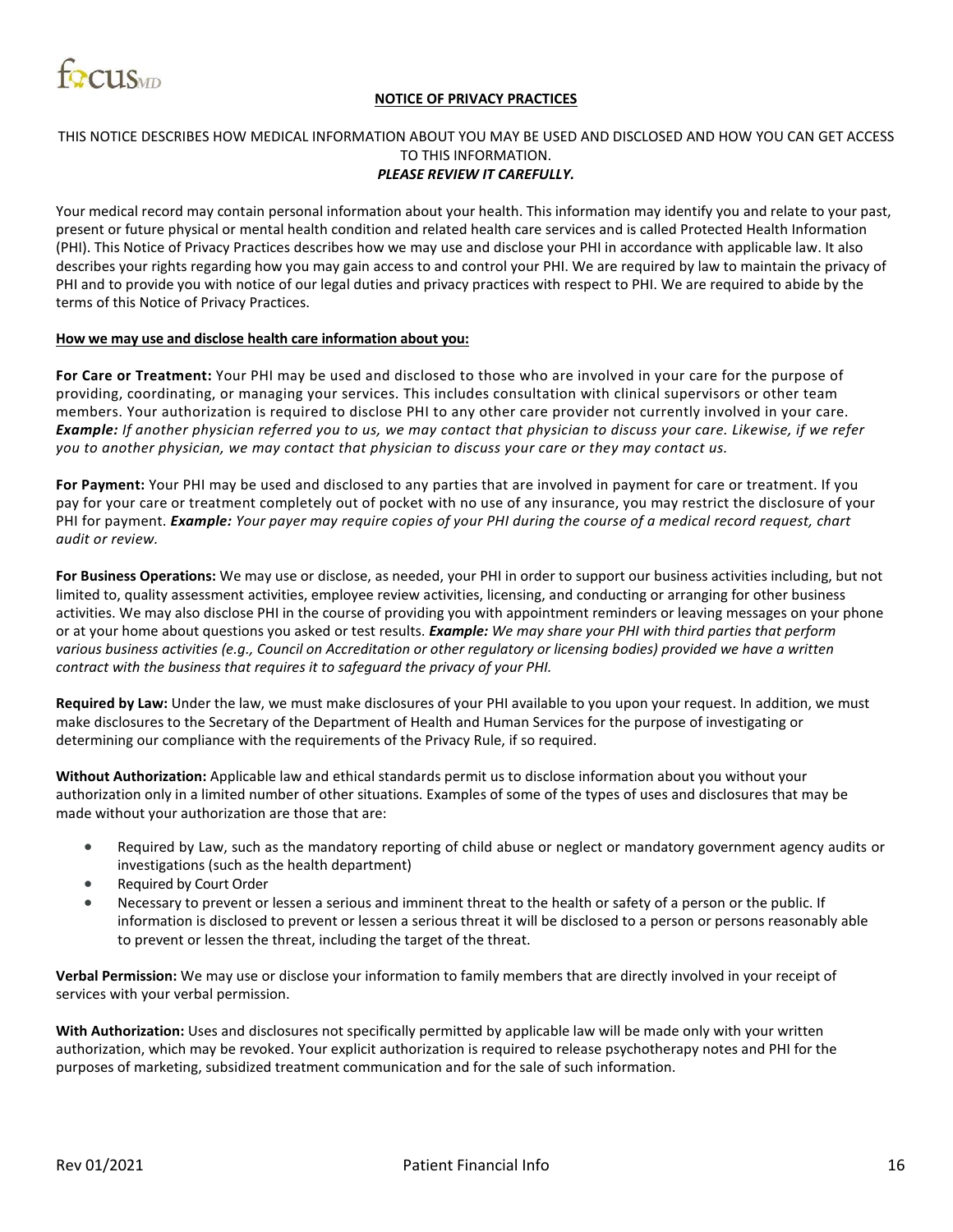

Your rights regarding your PHI: You have the following rights regarding PHI we maintain about you. To exercise any of these rights, please submit your request in writing to our Privacy Officer:

- **Right of Access to Inspect and Copy.** You have the right, which may be restricted only in exceptional circumstances or with documents released to us, to inspect and copy PHI that may be used to make decisions about service provided.
- **Right to Amend.** If you feel that the PHI we have about you is incorrect or incomplete, you may ask us to amend the information although we are not required to agree to the amendment.
- **Right to an Accounting of Disclosures.** You have the right to request an accounting of certain of the disclosures that we make of your PHI. We may charge you a reasonable fee if you request more than one accounting in any 12-month period.
- **Right to Request Restrictions.** You have the right to request a restriction or limitation on the use or disclosure of your PHI for services, payment, or business operations. We are not required to agree to your request.
- **Right to Request Confidential Communication.** You have the right to request that we communicate with you about PHI matters in a specific manner (e.g. telephone, email, postal mail, etc.)
- **Right to a Copy of this Notice.** You have the right to a copy of this notice.

**Website Privacy:** Any personal information you provide us with via our website, including your e-mail address, will never be sold or rented to any third party without your express permission. If you provide us with any personal or contact information in order to receive anything from us, we may collect and store that personal data. We do not automatically collect your personal e-mail address simply because you visit our site. In some instances, we may partner with a third party to provide services such as newsletters, surveys to improve our services, health or company updates, and in such case, we may need to provide your contact information to said third parties. This information, however, will only be provided to these third-party partners specifically for these communications, and the third party will not use your information for any other reason. While we may track the volume of visitors on specific pages of our website and download information from specific pages, these numbers are only used in aggregate and without any personal information. This demographic information may be shared with our partners, but it is not linked to any personal information that can identify you or any visitor to our site. Our site may contain links to other outside websites. We cannot take responsibility for the privacy policies or practices of these sites and we encourage you to check the privacy practices of all internet sites you visit. While we make every effort to ensure that all the information provided on our website is correct and accurate, we make no warranty, express or implied, as to the accuracy, completeness or timeliness, of the information available on our site. We are not liable to anyone for any loss, claim, or damages caused in whole or in part, by any of the information provided on our site. By using our website, you consent to the collection and use of personal information as detailed herein. Any changes to this Privacy Policy will be made public on this site so you will know what information we collect and how we use it.

**Breaches:** You will be notified immediately if we receive information that there has been a breach involving your PHI.

**Complaints:** If you believe we have violated your privacy rights, you have the right to file a complaint in writing with our Privacy Officer at *Focus-MD.* If you have questions and would like additional information, you may contact your office.

> *Focus-MD Attn: Privacy Officer 3930-F Airport Blvd Mobile, AL 36608*